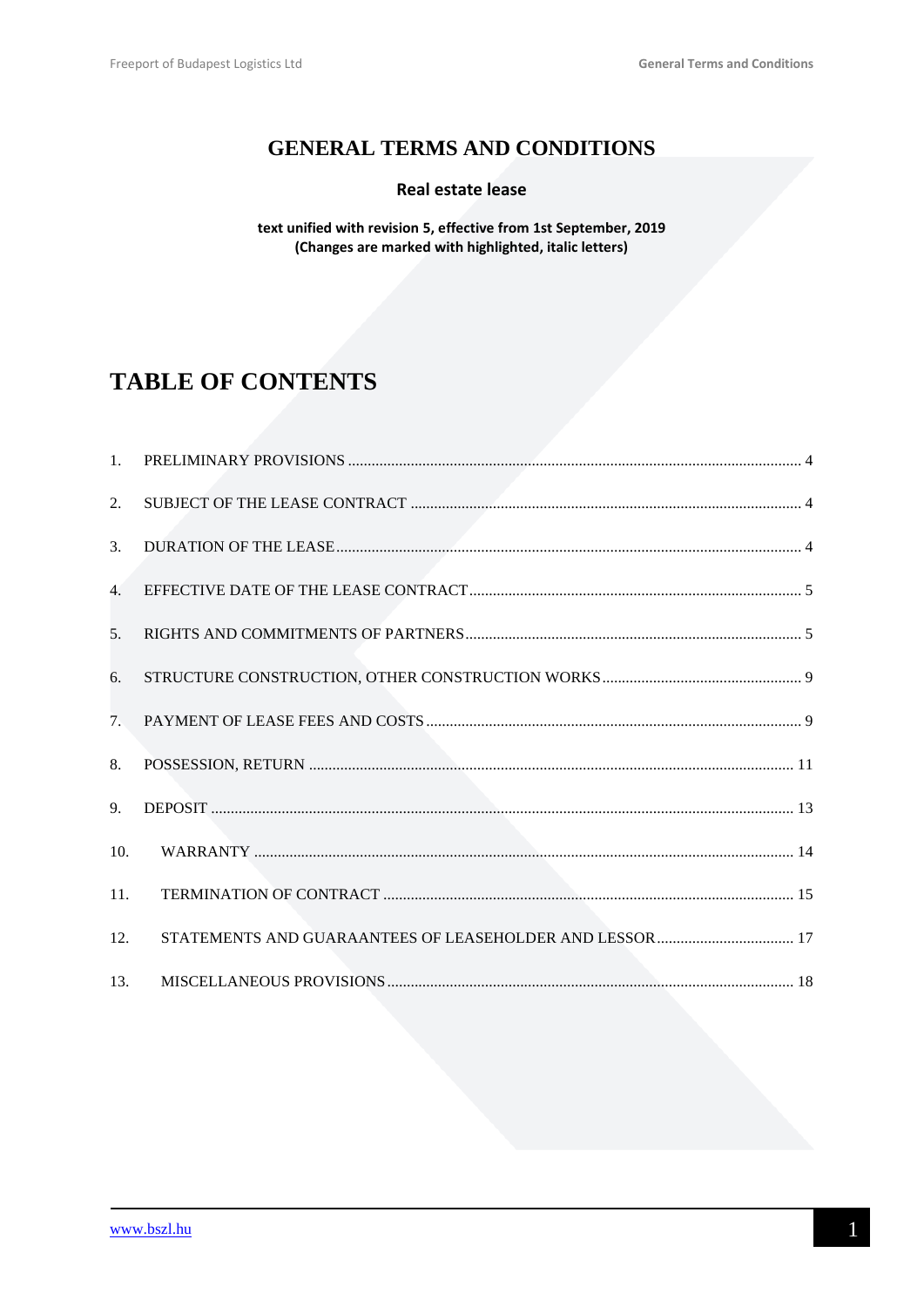Contents of legal relations between the Lessor and the Leaseholder are standards as follows: firstly, the unique contract between Lessor and Leaseholder, secondly, the present general terms and conditions of the Lessor, and third, the relevant laws. In case the provisions of the unique contract differ from the general terms and conditions, the provisions of the unique contract must be applied.

#### (A) Definitions and explanation

The following expressions and definitions used in the unique lease contract and present general terms and conditions documents have the following meaning, if context does not suggest otherwise:

"TAC": The present document defining the general terms and conditions, which is an inseparable attachment of the Lease Contract. The Leaseholder acknowledges the provisions by signing this Lease Contract.

"Lease Unit": property or properties, or parts of property or properties subject to the Lease Contract.

"Lease Contract": Unique contract made between the Lessor and Leaseholder. Based on this contract, the property (Lease Unit) defined in the Lease Contract is handed to the Leaseholder for usewith terms defined in the Contract. The Leaseholder has to pay the defined rent as consideration.

"Lease Contract Template": contract template created by the Lessor, with content accepted in advance by the MSZ.

"Preemptive right": The preemptive right, which is to be registered in the property register to the benefit of the MSZ. This right is to be registered at the same time as the Area of Structures is registered as a separate property.

"Supervision": meaning is defined in Section 5.5 and its sub-sections.

"Area of Structures": all structures newly built by the Lessor or Leaseholder. These structures or any of them or parts of them will come into the possession of the Leaseholder, as stated in advance by the agreement between the MSZ and the Leaseholder.

"Usufruct": Usufruct right arranged for the benefit of the Lessor, valid from the year 2005 for a fixed term of 75 years.

"Infrastructure": all roads, railroads, public utilities (including telephone landlines and other data transmission networks) and structures owned by the MSZ or the Lessor at the time of contract acceptance.

"Properties": all properties (in case of topographical number change, properties on the same location with different topographical numbers) and any and all parts of them (including infrastructure) owned by MSZ at the time of accepting the Lease Contract.

"Controlling Interest": influence over a person or enterprise by any other person or enterprise, which stems from any of the following being in a direct or indirect possession from the other person or enterprise:

- (i) more than 50% of shared capital; or
- (ii) more than 50% of veto rights or voting rights of the shareholders; or
- (iii) rights of appointing executives who possess the majority of voting rights, or who can enact controlling influences over the management of the other person or enterprise.

"present Contract or present Lease Contract": reference to the TaC and the Lease Contract, including all attachments, appendices, modifications and amendments.

"Affiliated Company": regarding the Legal Entity, all companies and persons, in which (i) the Legal Entity has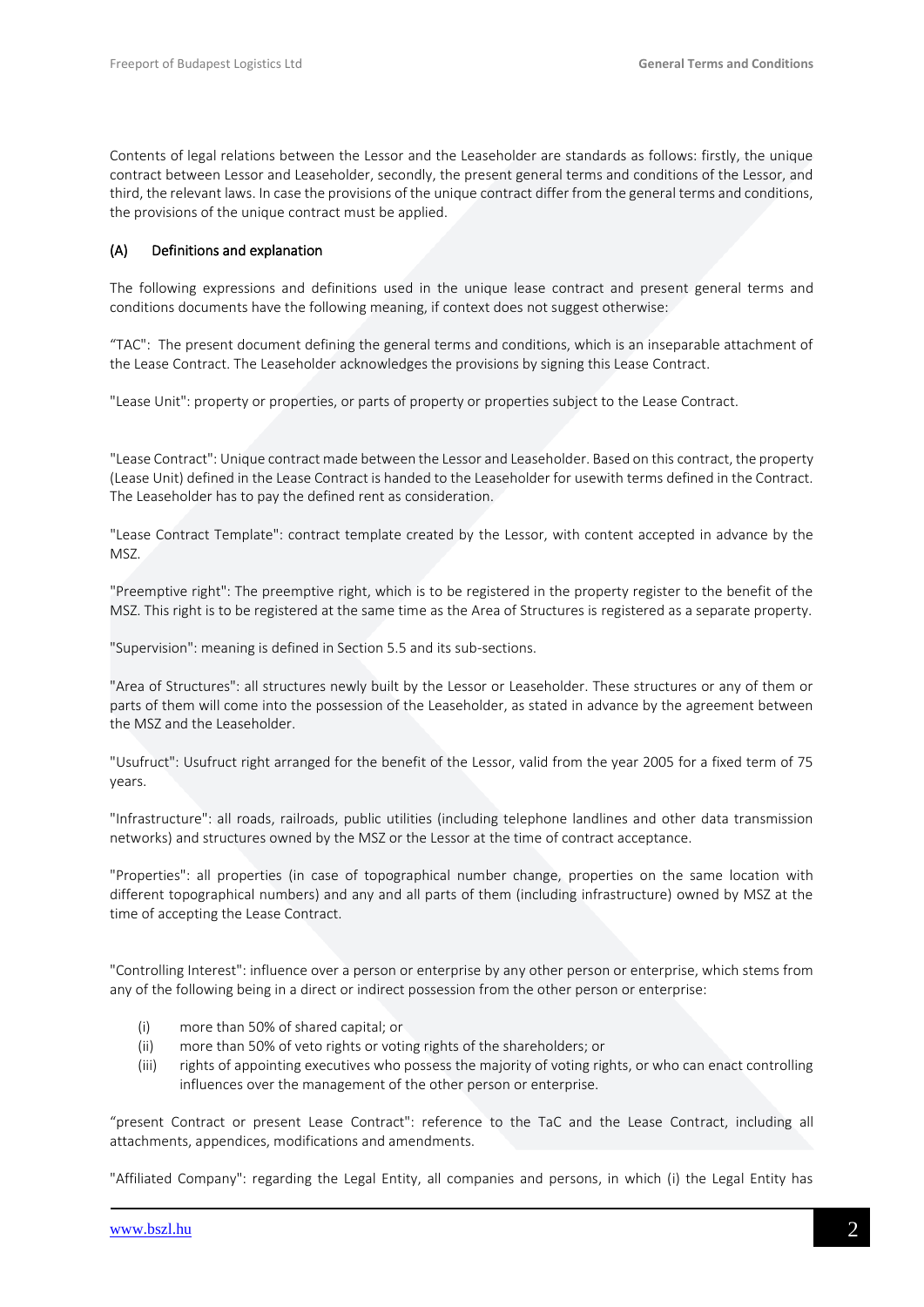Controlling Interest (Controlled Entity) (ii) which has Controlling Interest in the First Entity (Controlling Entity) and (iii) in which the Controlling Entity or the Controlled Entity possesses Controlling Interest.

"Start Date": The 31rd August of 2005 is the legally binding date of registration at the Court of Company Registration.

"Port": The Freeport of Csepel, and any future port operating at the location of the Freeport of Csepel, and all related logistics centers or other structures located on the Properties.

"Division": based on Act CXLIV of 1997 about business associations A division from the MAHART- Freeport Ltd, during which the Lessor continued to exist, and the MSZ has been formed.

"Exclusive Use Areas": all areas on the area of the Port, which are used exclusively by the Leaseholder.

"Shared Property Parts": all areas on the area of the Port, which are used by multiple Leaseholders.

"Equitable Taxation": land tax, estate tax, and miscellaneous taxes imposed by other authorities, selfgovernment or the state

"Tangible Assets at the time of Termination": Tangible assets present in the Lessor's books on the Day of Termination.

"Day of Termination": the day on which the Usufruct of the Lessor on the Properties is terminated.

"MSZ": the MAHART Freeport Zrt. (Cg. 01-10-045276), owner of the properties.

"Burden": any and all burdens concerning the properties.

"*Flat rate* of Upkeep": includes the following items:

- electric, gas, sewage, water costs of *Shared Property Parts outside the Lease Unit (including but not limited to* stairwells, WC and bathrooms, hallways, shared kitchens, *dining rooms, cleaning rooms*, etc.)
- Costs of cleaning the Shared Property Parts *of the Port* (sweeping, removal of snow, salting, park maintenance, cleaning of rain deflectors, cleaning of shared office blocks etc.
- costs of fire maintenance and upkeep *in the Port*
- area lighting and related maintenance *costs of the Shared Property Parts of the Port*
- costs of *financial and personnel expenses related to maintaining* the security *of the Shared Property Parts of the Port*
- maintenance costs of shared public utilities and roads *of the Port*

#### *The amount of the costs related to the operation of the Exclusive Use Areas and the method of bearing the costs are regulated in the Lease Contract.*

"Return": expiration of duration defined in the Lease Contract, at last the Day of Termination, as defined in detail in section 8.2 of the TaC.

"Requirements on Return": the following defined requirements concerning the Properties

- suitable state for normal use,
- is suitable for the purpose defined upon giving possession (office, warehouse etc.)
- the Leaseholder fully complied to any occurrences burdening the Leaseholder during the duration of lease (recovery, maintenance, cleaning etc.)
- has all of the furniture and equipment present at the time of being put into possession, and all of these objects are at least in a state of being suitable for normal use.
- (B) In the TaC and the Lease Contract, unless the context suggests otherwise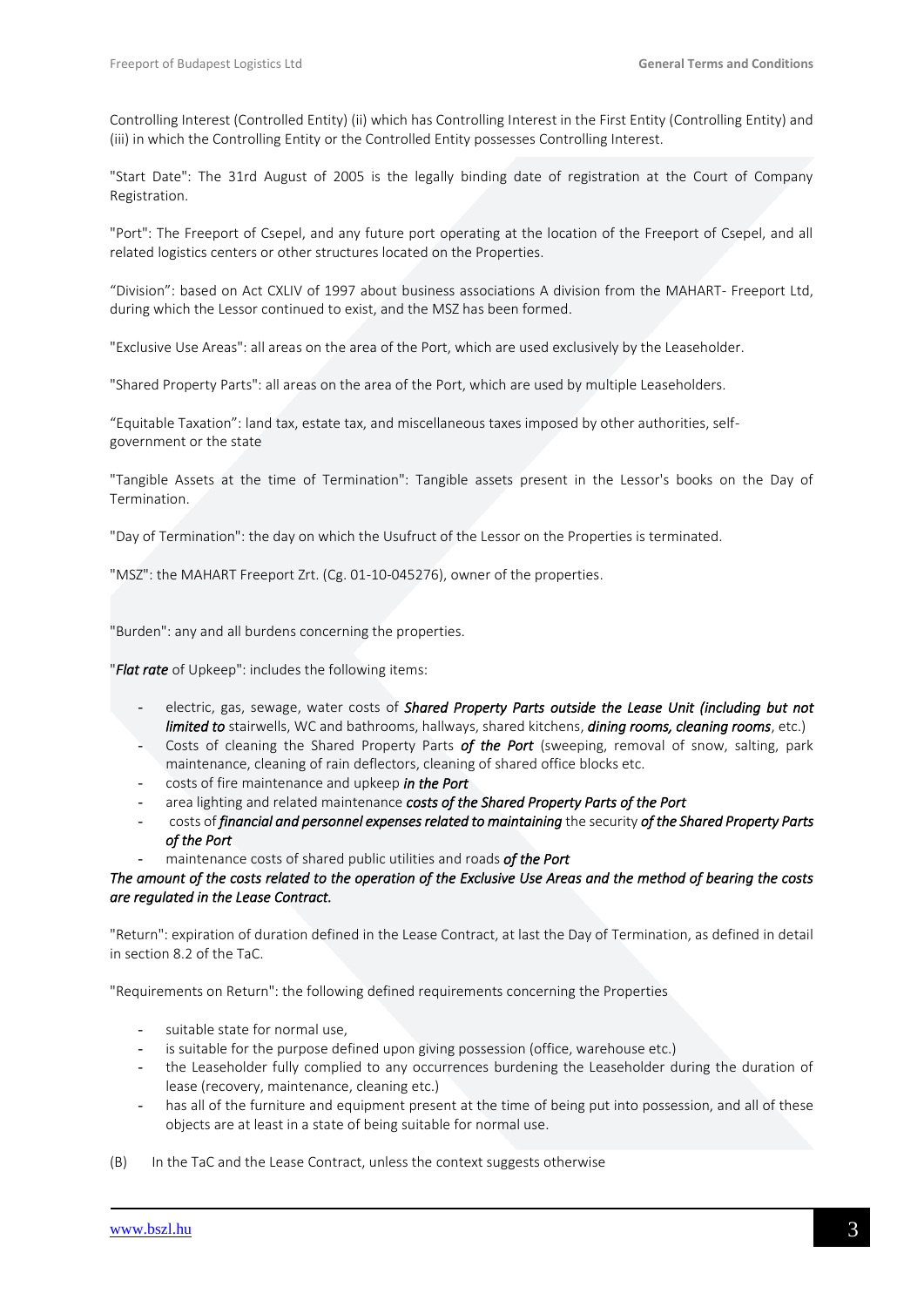- (a) all references to any contract or other documents (or any provisions in them) must be interpreted in the following way: it applies to the document version at the time of reference, including the relevant modifications, extensions or other changes;
- (b) references to any laws or regulations or references to other laws and regulations include all of their modifications and possible new laws and regulations replacing those;
- (c) referring to the present Contract means referring to both the TaC and the Lease Contract, including all of their attachments, appendices, modifications and amendments;
- (d) if the present Contract defines a sum/fee/penalty in forints, euros or other currencies, this sum automatically increases on every March 31 after signing the Lease Contract. This increase is based on the consumer price index (or any official index replacing it). In the case of Euro, the Consumer Price Index published by Eurostat (CPI index) or any index replacing this must be applied. (Indexing)
- (e) contracting partners, or partners must be interpreted to be the contracting partners signing this Lease Contract, including any of their legal successors;
- (f) the various titles do not influence interpretation of the present Contract;
- (g) in case the Euro replaces Hungarian Forint as the official currency of the Republic of Hungary during the duration of the present Contract, the references to forint sums in the present Contract must be modified to Euros, on the exchange rate of Euro on the day of it becoming official currency.

### <span id="page-3-0"></span>**1. PRELIMINARY PROVISIONS**

- 1.1. Partners set in writing that the Lessor is authorized to make the Lease Contract and lease the Lease Unit according to the right of Usufruct.
- 1.2. The Leaseholder acknowledges, considering the details in Section 1.1, that the authority to lease is derivative, which has the consequence for the Leaseholder that certain permissions - primarily inspection permissions - can be held directly by the MSZ in regards to the Leaseholder, who has to comply with all commitments that stem from this derivation.
- 1.3. The Lessor guarantees that the present TaC includes all provisions and permissions on which the MSZ can proceed with the Leaseholder.
- 1.4. With the conclusion of the Lease Contract, the Partners use the Usufruct entitled to the Lessor to lease the Lease Unit defined in the Lease Contract to the Leaseholder for the duration defined in the Lease Contract, which states the terms of this lease.

### <span id="page-3-1"></span>**2. SUBJECT OF THE LEASE CONTRACT**

2.1. According to the Lease Contract, the Lessor leases for the Leaseholder, and the Leaseholder rents the Lease Unit defined in the Lease Contract.

### <span id="page-3-2"></span>**3. DURATION OF THE LEASE**

3.1. The duration of the lease defined in the Lease Contract is from the effective date stated in Section 4.1 of the present TaC to the date defined in the Lease Contract, but no later than Day of Termination, which is on August 31, 2080.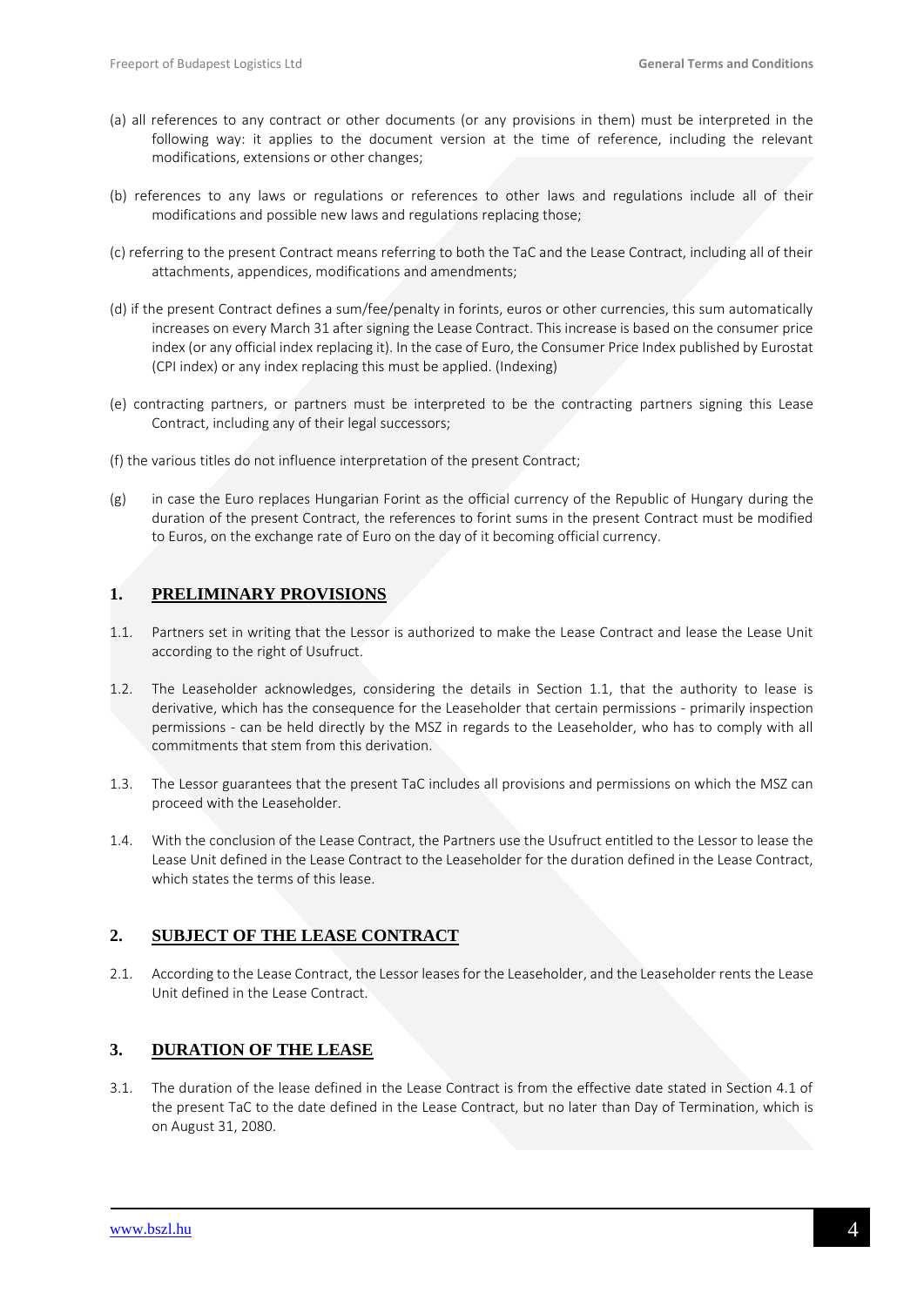### <span id="page-4-0"></span>**4. EFFECTIVE DATE OF THE LEASE CONTRACT**

- 4.1. The effective date of the Lease Contract is tied to the approval declaration of the MSZ, based on the following provisions:
	- (i) consideration return of the Usufruct is regulated by paragraph *5:148*. § (2). of the Civil Code, which states that it is only possible if the MSZ as owner does not claim usage of the Lease Unit with the same terms,
	- (ii) for the lease contract to come into effect with the exception stated in Section 4.6 written approval of the MSZ is required
- 4.2. According to the details in Section 4.1, the Lessor agrees to write to the MSZ within 5 business days in order to make a declaration for accepting the lease, and does all they can in order for the MSZ to give out the relevant written statement within 15 (fifteen) days of signing the Lease Contract.
- 4.3. In order to receive the necessary agreements, Lessor visits the MSZE at the same time they issue the Lease Contract. Leaseholder authorizes Lessor to show the Lease Contract in its entirety to the MSZ for approval.
- 4.4. For approval of the Lease Contract, Leaseholder agrees to the following upon signing the Lease Contract:
- 4.4.1. Leaseholder acknowledges that the area used for port and logistics-related activities (including manufacturing and processing activities) must reach at least the 75% of the overland place, and Lessor coordinates the fulfilment of this. In accordance to this, Leaseholder agrees to only the activity defined in the Lease Contract is to be pursued on the area of the Lease Unit, and acknowledges that the defined activity can only be changed with the in-advance approval of the Lessor.
- 4.4.2. Leaseholder states that their activities don't come with and don't result in the filling of the at least partly built (either tilted or vertical) pools and boat pathways or in the obstruction of voyaging.
- 4.4.3. In accordance to the relevant provision of the Lease Contract, the termination date of the lease does not occur later than the Day of Termination, thus the transfer of Usufruct happens no later than the Day of Termination.
- 4.4.4. Leaseholder acknowledges that the authority of Lessor is subsidiary, and the MSZ is entitled to in accordance to details in the present Contract - direct measures against the Leaseholder, especially in the area of regulations.
- 4.5. Lessor takes no responsibility for the approval of the MSZ or postponement of this approval. In case the approval is postponed or issued at an inappropriate time, Leaseholder is not entitled to dispute any kind of claims, nor can the Leaseholder request reimbursement for costs.
- 4.6. If the contents of the Contract between Lessor and Leaseholder is made in accordance with the Lease Contract Template (it does not matter whether it is related to offices, warehouses or open areas), the approval of the MSZ must be considered granted.
- 4.6.1. In the case defined in Section 4.6, the Lease Contract if no other provision is specified in the Lease Contract - if effective from the day of signing.

### <span id="page-4-1"></span>**5. RIGHTS AND COMMITMENTS OF PARTNERS**

5.1. If the Leaseholder fulfills the commitments of paying the rental fees and deposits, and other commitments defined in Section 7.3 within 5 (five) days from signing the Lease Contract, then they are entitled to accept the property, use it, and share in its burderns in accordance to the terms in the present Contract. If the contents of the Lease Contract between Lessor and Leaseholder are in accordance with the Lease Contract Template, then the date of signing the Lease Contract and the effective date of the Contract are the same.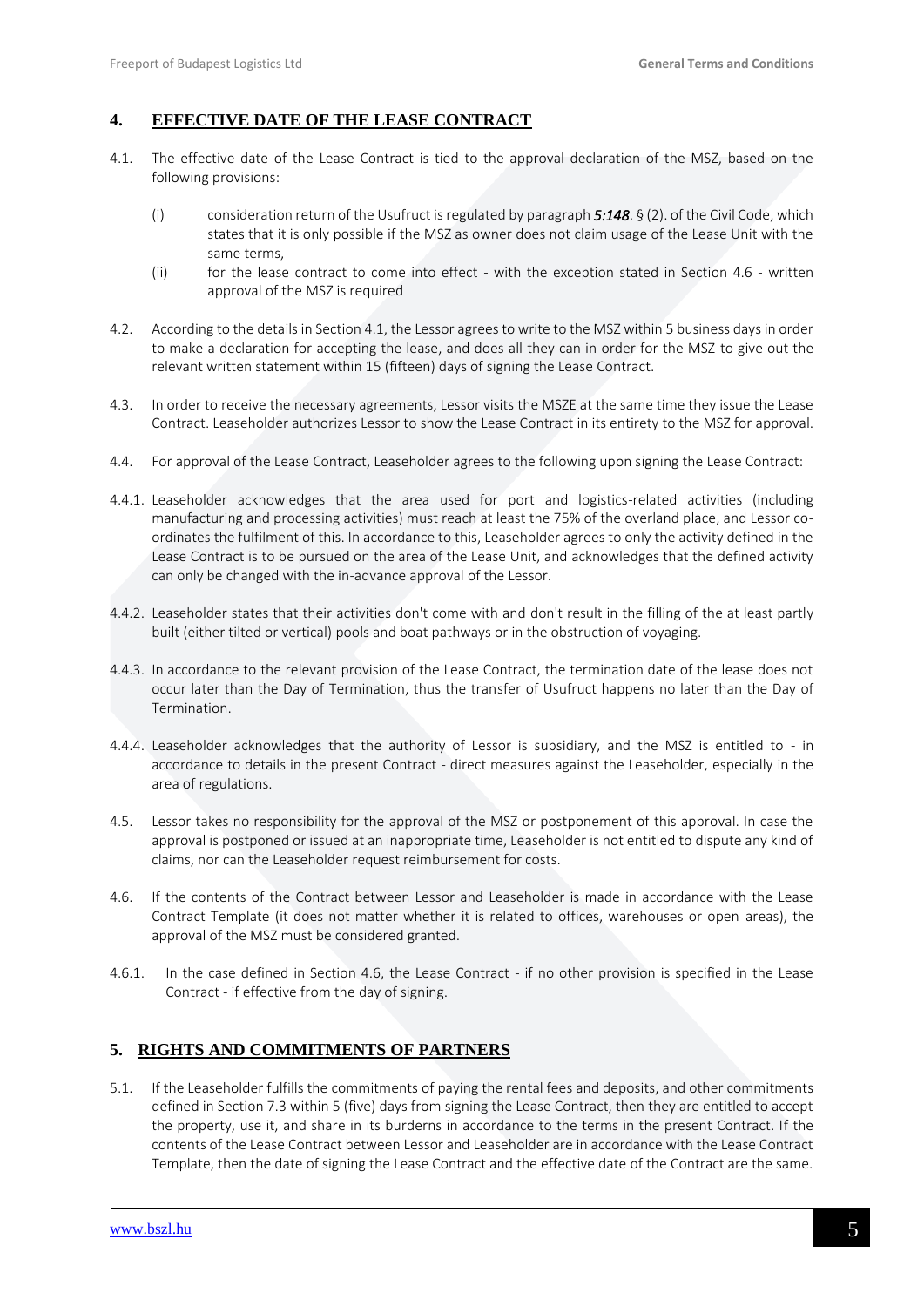5.2. In relations to the public utilities on or inside the Lease Unit, the contracts with public utility providers are primarily made by the Lessor. It is also the role of the Lessor to maintain, operate and keep up the public service utilities within the property. After giving possession of the Lease Unit, all fees related to maintenance and upkeep of the public service utilities related to the Lease Unit and Structure are passed on to the Leaseholder from the Lessor

In exceptional cases regarding the public service found in the Lease Unit and Structure, after having received possession, the Leaseholder can also be a contracting partner in contract of public utility providers. In this case, if Leaseholder does not finalize the transaction within 15 days of possessing the Lease Unit, or they do not finalize it in adequate time, all debt obligations must be delivered by the Leaseholder in accordance to the billing provided by the Lessor. In case if public service fees are billed to the Lessor or the MSZ, the Lessor or the MSZ passes the bills to the Leaseholder, who is bound to fulfill the payment.

- 5.2.1. If extra capacity request or any other reason causes the need to modify any public service contracts, the Leaseholder is obliged to inform the Lessor in written form in due time. The Leaseholder can initiate modification if the modification does not endanger or impair in any way the upkeep of the Port. If the extra capacity surpasses the available amount, the incurring development costs must be paid by the Leaseholder.
- 5.2.2. The costs of modifying the public service contracts as long as it is requested by the Leaseholder (including when modifications accrue costs related to capacity increases or other causes) exclusively burden the Leaseholder. Public service contingencies, and reduced rates provided by public utility providers - if the Leaseholder made a direct contract with the public utility provider - burdens the Lessor from the expiration date of the Lease Contract to the Day of Termination. After the latter date, it burdens the MSZ (or the third party designated), and the Leaseholder cannot demand reimbursement of costs from the Lessor or the MSZ.
	- 5.2.3. The Leaseholder is not entitled to demand any kind of damage compensations to the Lessor in case of public utility faults or service non-fulfilment.
	- 5.3. The Leaseholder is not permitted to rent out or underlease the Lease Unit or any of its parts to a third person without former written consent of the Lessor.
	- 5.3.1. If Leaseholder violates their commitments stated in Section 5.3, and rents out or underleases the Lease Unit or any parts of it without authorization, Lessor is authorized to terminate the Lease Contract without notice, to ban the Leaseholder the third entity from possessing the Lease Unit, and Lessor may also bind the Leaseholder to pay a breach obligation fine equal to the gross amount of rent/usage fees paid by the third entity. Leaseholder acknowledges that for the duration of any unauthorized underlease, Leaseholder will be responsible for any and all costs and commitments related to the refurbishing, maintaining or repairs of the Lease Unit, with the addition that Leaseholder cannot demand any reimbursements for these costs from the MSZ or the Lessor.
	- 5.3.2. Leaseholder acknowledges that Lessor only agrees to underlease or usage, if the agreement between the Leaseholder and the third entity includes statements from the third person that state the following: third entity acknowledges any direct measures of the MSZ, and the Leaseholder is also authorized to directly supervise their activities, and if needed, to suspend or prohibit it, and in case of disrupting working order of the Port or misuse of the Lease Unit, terminate the leasing contract of Leaseholder and the third entity. This provision does not imply an authorization commitment for the Lessor.
	- 5.4. Leaseholder is obliged to fully uphold and abide to the defined working order defined by the Port, the MSZ or the Lessor, and also to ensure that any employees, clients, delegates and other contributors of the Leaseholder also abide to these rules.
	- 5.5. By signing the Lease Contract, Leaseholder acknowledges that they have full knowledge of these provisions, commitments and their legal consequences included in the TaC, and Leaseholder agrees to and accepts to be bound by and to uphold these toward the Lessor and the MSZ. When interpreting these sub-sections, the MSZ and the Lessor are "Authorized to supervise"; "Supervision" means the activities related to the rights as follows: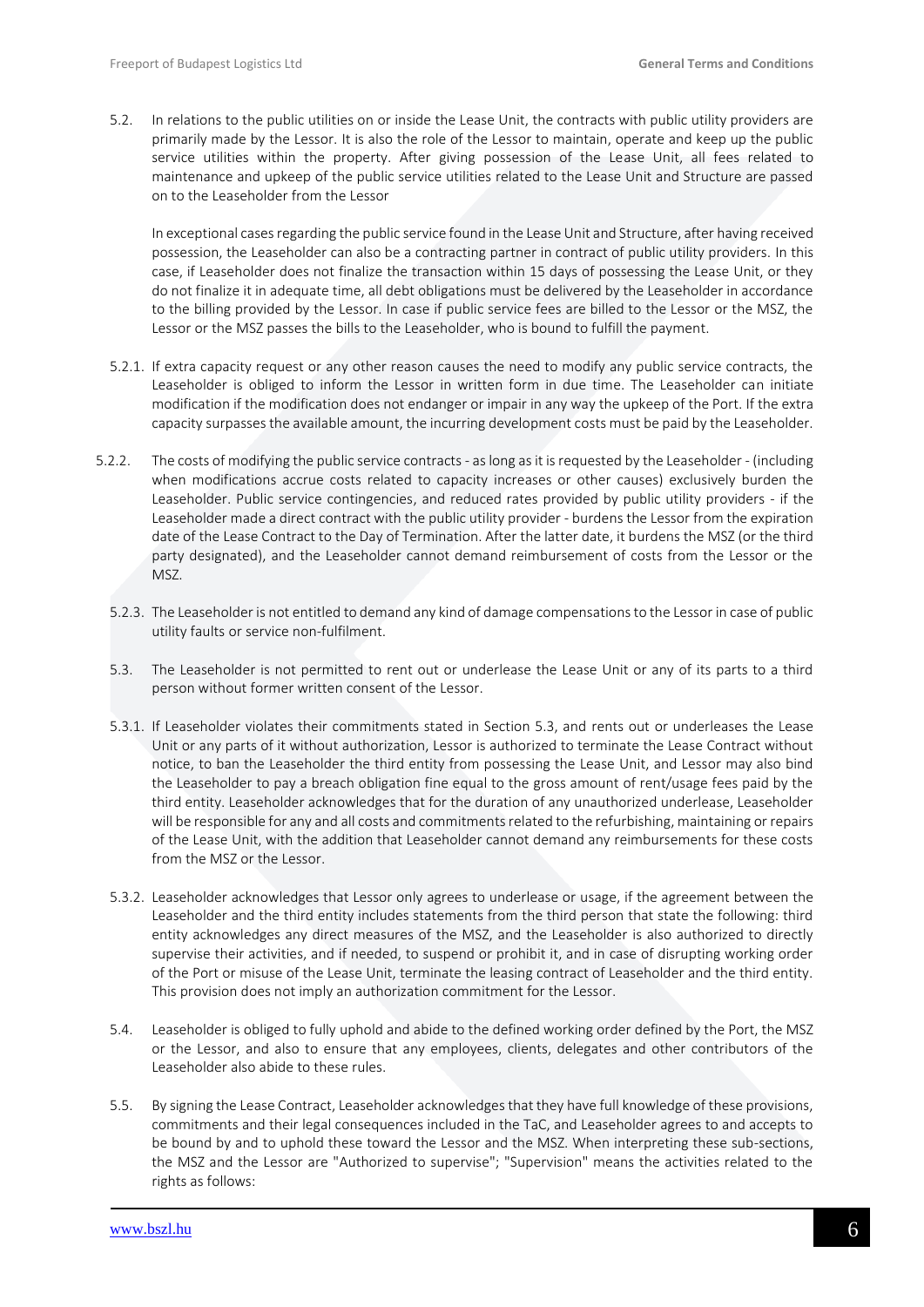- 5.5.1. Any Authorized to Supervise is authorized to directly supervise the usage of Properties and Structures, including any possible environmental burden or pollution. Authorized to Supervise is eligible to perform Supervisions on the Properties and Structures during any time period defined in advance, at any time. However, they are bound to ensure that this does not disrupt the normal use of Leaseholder, determined in the Contract without any justified reason. Authorized to Supervise is authorized to perform the Supervision by using their own staff or trusted agent.
- 5.5.2. The Supervision can extend to among other things to the status of the Properties and Structures, the methods of their usage and the types of activities performed on the Lease Unit, and anything else required to determine whether Leaseholder performs all obligations and commitments detailed in the present contract.
- 5.5.3. The Leaseholder has to endure Supervision, and ensure that entities performing the Supervision are able to enter the Lease Units - and if there are, any Structures owned by the Leaseholder - for the purpose of Supervision, and perform those Supervisions.
- 5.5.4. The Leaseholder is bound to ensure that Supervising Person(s) are able to check on any planned or ongoing construction, repurposing or other works, and is also bound to ensure that Supervising Person(s) have constant insight into the technical documents.
- 5.5.5. Authorized to Supervise is authorized to check if the Leaseholder, their employees, clients and delegates adhere to the terms of the present Contract and the regulations of the Port.
- 5.5.6. If during the Supervision, it is ascertained that Leaseholder breaches any provision set in present Contract, the legal consequences associated with it in the present contract are bound to be applied.
- 5.6. In case MSZ enforces any of its rights detailed in Section 5.7 related to the behavior of Leaseholder against the Lessor - without any review of imputability - then the Leaseholder is bound to reimburse caused damages done to the Lessor, within 2 days of the demand by the Lessor.
- 5.7. Partners set in writing that acknowledging the statements in Section 5.6, MSZ is authorized to enforce the legal consequences detailed below, and Lessor is authorized to shift the burden to Leaseholder if the legal consequence is applied for reasons that can be traced back to the behavior of the Leaseholder, independent of culpability.
- 5.7.1. If Leaseholder performs gross misconducts of terms in the present Contract, Leaseholder is bound to pay the penalty defined in the Lease Contract after every day on which such misconduct is outstanding. In case present Contract includes no daily penalty, then the daily penalty to be paid by the Leaseholder equals to one-thirty of the monthly lease fee. It is considered gross misconduct of contract if the Leaseholder violates any commitments in Section 5 applicable to him. It is also a gross misconduct if Leaseholder registers any Structure constructed by them in the real estate registry as a self-contained property (or submits a request to the Land Registry or initiates an adversary proceeding) without having a previous written agreement from the MSZ and the Lessor before constructing the Structure, or if the Leaseholder breaches the provisions of any such agreement. In such case, of the contract violation cannot be remedied reasonably according to the Lessor, then Leaseholder is bound to pay a penalty equaling to 5 years of the aforementioned daily penalty fee. The penalty fee is indexed in Section (B) d.) Lessor is obliged to demand reimbursements for damages not covered by penalty fee, and payment of penalty fee does not waiver the Leaseholder from required reparations for status proportionate to the contract and from commitments to reimburse for damages.
- 5.7.2. If Leaseholder uses the Lease Unit inappropriately, they cause damages to the Lease Unit, or endangers Return after expiration of Usufruct in any way, and objection by the MSZ or Lessor does not lead to results within the deadlines set by the MSZ or Lessor, then MSZ or Lessor is authorized to demand retention money in addition to the deposit defined in Section 9. In such case, Leaseholder is bound to offer to the MSZ or Lessor a bank guarantee or other form of retention deemed adequate by the MSZ or Lessor, with the requirements and sums defined by the MSZ or Lessor. The MSZ or the Lessor are entitled to fulfill any due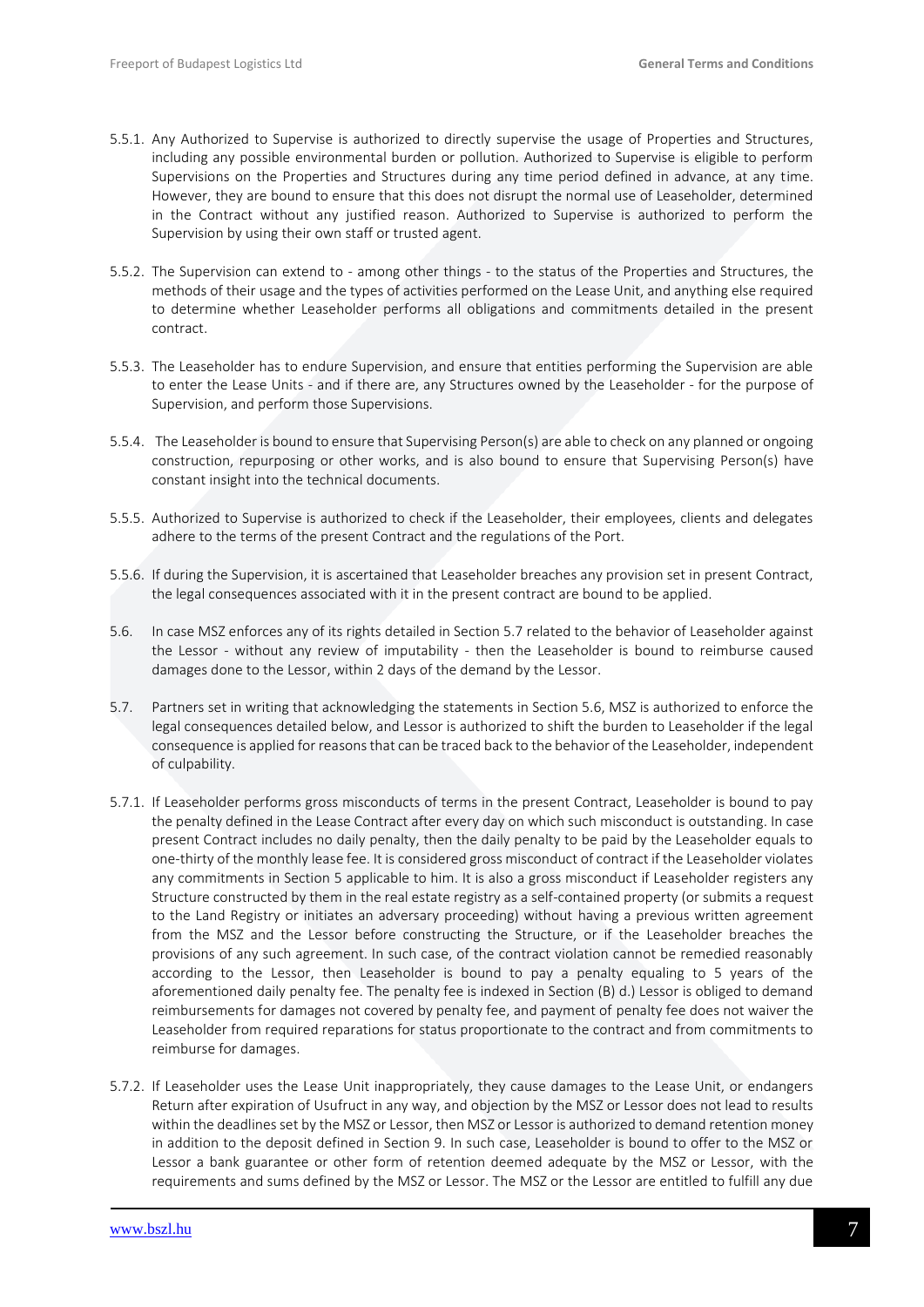demands caused by contract violation to the burden of this bank guarantee (or adequate retention) without prior notice to the Leaseholder, but in itself, this does not remedy the violating behavior of the Leaseholder, thus the MSZ or the Lessor are entitled to exercise their other rights tied to contract violation.

- 5.7.3. The lifting or dismission of bank guarantee or other retention form defined in Section 5.7.2 can only be done with written notice from the MSZ or Lessor, if the Leaseholder gave other, adequate guarantees to the MSZ or Lessor to always use the Lease Unit normally and in compliance to management rules and provisions of the present Contract, and the MSZ or Lessor is certain that the Return of the Lease Unit in compliance to the present Contract is guaranteed.
- 5.7.4. By signing the Lease Contract, Leaseholder acknowledges that if they fail to pay the retention defined in Section 5.7.2 until the deadline provided by the MSZ or Lessor, then MSZ or Lessor is entitled to provide a cure period, and if after it passes without results, is entitled to terminate this Lease Contract immediately, without further notice, or entitled to suspend the rights of use of the Leaseholder. In case Leaseholder disputes the justness of suspension or its extent, then Leaseholder is bound to petition the law court defined in Section 13.5, within 8 (eight) days from the notice, and is bound to proceed as per the notice until the legally binding decision of the court.
- 5.7.5. According to present Contract, all payment obligations of Leaseholder (in lieu of different provisions in the TaC or Lease Contract) is due on the second (2) business day from the payment notice issued from MSZ or Lessor, or in case of earlier date, at the time when damages, claims, costs demands or burdens occur. Where present Contract defines a liability of penalty payments, the MSZ and the Lessor are authorized to demand additional compensation for any damages from the Leaseholder.
- 5.7.6. Independent from and above the aforementioned legal consequences, Leaseholder is bound to reimburse any such damages to the MSZ or the Lessor, or costs and other expenses that arise in regards to the MSZ or Lessor, and is also bound to fully waive the MSZ and Lessor from all commitments which stem from that (i) any claim made by the Leaseholder in present Contract is misleading or false; or (ii) fails to uphold or fulfill any agreements or commitments agreed to in the present Contract; or (iii) derelicts any of their duties based on any legislation, contract or any other legal relationships.
- 5.8. Partners agree that Lessor is authorized to enforce any legal consequences recorded in Sections 5.7.1 to 5.7.6 against the Leaseholder in cases where the MSZ otherwise does not enforce any such consequences against the Lessor. In such cased the daily penalty fee is defined in the Lease Contract or if otherwise not stated in the Lease Contract, the sum as stated in Section 5.7.1, of which a sum worth of 3 years is bound to be paid as liquidated damages if the Leaseholder violates provisions related to the Structures as per Section 5.7.1.
- 5.9. Leaseholder acknowledges that in cases the MSZ suspends Usufruct rights of Lessor which is not trackable toward the behavior of the Leaseholder - for contract violations, then for the period of suspension, lease rights are changed toward the MSZ replacing the Lessor, and Leaseholder is bound to abide to their commitments toward the MSZ during the period of suspension, including payment of fees.
- 5.10. Leaseholder carries:
	- (i) Cost of *repairs* and expenses emerging during the usage of Lease Unit
	- (ii) Costs of any possible reconstruction of the Lease Unit
	- (iii) Maintenance and renovation costs of furniture, facing, windows, and the costs of re-paintings
	- (iv) any costs accruing in relevance to restoring the Lease Unit to a state fit for normal use or the state defined in present Contract,
	- (v) common charges of the Lease Unit, Structures and Properties.

#### 5.11. Lessor carries: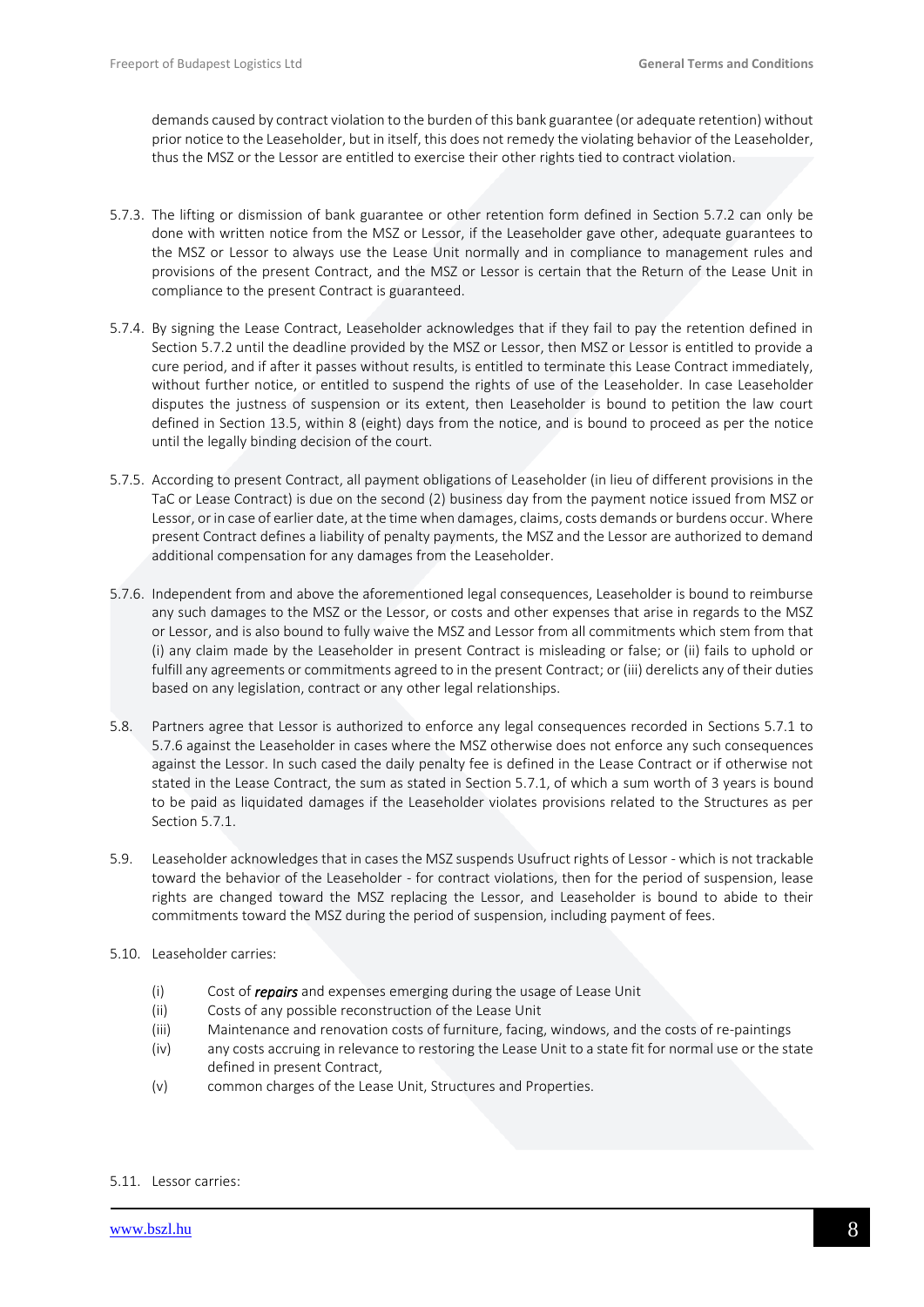- (i) costs of any beneficial or extraordinary expenditures authorized by the Lessor and carried out by the Leaseholder in regards to the Lease Unit
- *(ii) Expenses related to ensuring the permanent operative condition of the central equipment of the Lease Unit*
- *(iii) The cost of maintaining the condition of the Shared Property Parts and the cost of eliminating defects in the equipment therein.*
- (iv) costs related to the replacement and *replacement of the floor*, windows and doors of the Lease Unit
- (v) costs related to the maintenance and repair of mechanical equipment and utilities installed in the wall or underground
- *(vi) The costs of the obligations listed in points (ii), (iii), (iv) and (v) shall be borne by the Lessor only* if the defects occurred due to natural wear and tear or technical failure and not the damage or *omission* caused by the Lessee. , *or as a result of negligence*. *The costs referred to in point (i) shall be reimbursed by the Lessor under the agreement concluded with the Lessee.*
- 5.12 If the MSZ exercised lessor rights against the Leaseholder as based on Section 5.9, any obligations of Leaseholder against Lessor defined in Section 5.11 and the Lease Contract are henceforward bound to be upheld by the Leaseholder, and Lessor can only demand upholding them exclusively from the Leaseholder.

The MSZ is authorized to terminate the Lease Contract with a 90 (ninety) days notice within 60 (sixty) days of suspension of Usufruct of Lessor even if the Lease Contract defines terms of termination otherwise, providing the remaining duration of the Lease Contract exceeds 90 (ninety) days.

### <span id="page-8-0"></span>**6. STRUCTURE CONSTRUCTION, OTHER CONSTRUCTION WORKS**

- 6.1. Leaseholder acknowledges that in advance written consent of the MSZ and the Lessor is required to construct structures on the area of the Lease unit, additionally, the same is required for any construction, reconstruction and demolishing.
- 6.2. As per Section 6.1, Leaseholder acknowledges that structure construction on the area of the Lease Unit is tied to the three-party agreement between the MSZ as owner, the Lessor as beneficial user and the Leaseholder, with the conditions defined in the agreement, in which Partners are bound to agree upon the ownership, usage and land usage rights related to the Structure or extension.

In case of constructing or extending any structure, the building permit drawings are to be approved in written form by the MSZ and the Lessor.

- 6.3. Renovation, remodeling or extension of structures present at the time of signing the Lease Contract does not affect any rights of ownership, such structures continue to be solely owned by the MSZ or the Lessor.
- 6.4. Leaseholder is bound to send in written requests to the MSZ and the Lessor at least 5 (five) business days ahead of planned start of works (or in the case of required work, the requesting of permit). The request has to contain detailed descriptions and schedules of work.

### <span id="page-8-1"></span>**7. PAYMENT OF LEASE FEES AND COSTS**

- 7.1. Lessor is bound to pay lease fees defined in the Lease Contract for use of the Lease Unit.
- 7.2. The Leaseholder is bound to pay lump sums defined in the Lease Contract and utility fees and shared burden fees in addition to the lease fees. Rates of public fees are determined for the lessor by the authority for the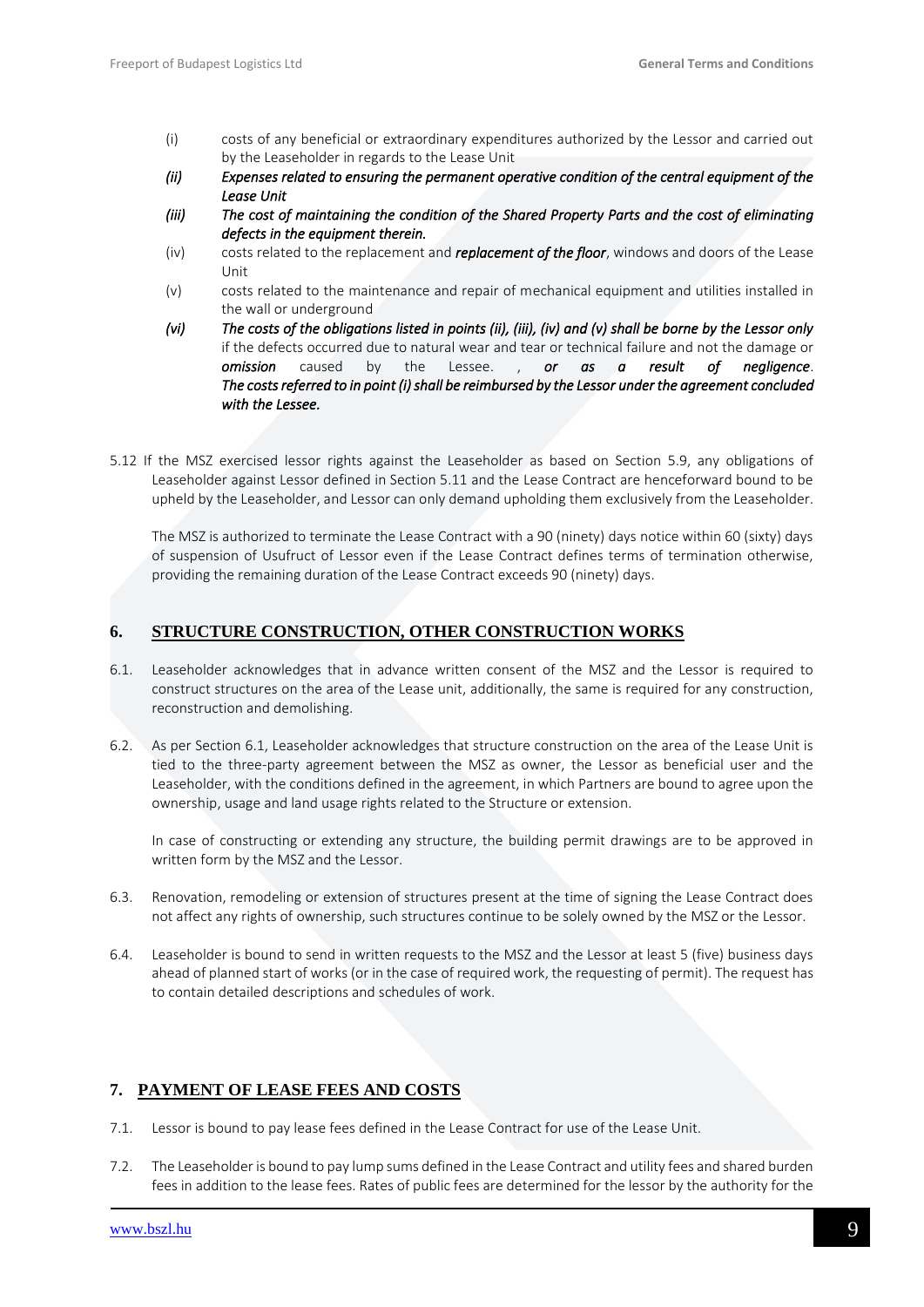actual fiscal year, and is paid toward the authority by the Lessor. Public burden concerning the Lease Unit are charged to the Leaseholder by the lessor from the day of Leaseholder taking possession, with the yearly fee broken into monthly segments, and in proportion to the size of the leased area.

- 7.3. Leaseholder is bound to pay the lease fee for first month, service indemnity, the VAT burden on public utilities according to legislations, and the cash deposit defined in Section 9 within 5 (five) days in a way that this sum is credited within this time on the account of the Lessor defined in the Lease Contract. If the contents of the Lease Contract between Lessor and Leaseholder are in accordance with the Lease Contract Template, then the date of signing the Lease Contract and the effective date of the Contract are the same.
- 7.4. Lease fees, service indemnity, public utility costs and other regular payments are to be paid monthly in advance, as per the account of Lessor, until the deadline indicated on the account. In such cases where the Lease Contract comes into effect on any day of the month other than the first, the first monthly payment is a quotient monthly payment with normative guidelines defined in present Section.
- 7.5. Method of payment is defined by the Lessor. Concerning due payment of fees, the date of arrival of payment to the funds of the Lessor or to the bank account of the Lessor are normative.
- 7.6. All payments are to be performed for the benefit of the Lessor or the person or institution defined by the Lessor.
- 7.7. Payment of lease fees and other costs defined in the Lease Contract are to be performed via wire payments method, or in exceptional cases, Lessor will also accept direct payment to their funds.
- 7.8. In addition to fees detailed in Section 7.2, Leaseholder is also responsible for any fees regarding ownership and maintenance of Structures constructed by the Leaseholder.
- 7.9. Sharing of the overall maintenance and ownership costs is done in proportion to the total size of all leasable areas of the Lease Units and Properties, unless Lessor used - by their own judgement - a more appropriate allocation formula in regards to some or all of the overall costs. Lessor is authorized to - during the terms of the actual accounting period - ascertain a new allocation formula for some or all of the overall maintenance costs in certain justified and reasonable cases. Lessor is bound to notify the Leaseholder about the new allocation formula at least 15 (fifteen) days ahead of it coming into effect.
- 7.10. In case some public utility costs, communal costs or phone costs are measured with separate measuring devices or meters (predictably costs of heating, refrigeration, hot water, electricity and cold water), or in case some specific maintenance costs only accrue for some of the leaseholders, then - if is feasible technically - these costs exclusively burden those leaseholders.
- 7.11. In case the accounting for public utility costs, communal costs for the leaseholders is done with shared meters - for technical reasons -, then the bases for allocation are either the area of the Lease Units connected to the same meter, or the actual headcount of users utilizing utilities and communal services in or on the Lease Unit.
- 7.12. If an argument arises between the Lessor and one or more leaseholder regarding the allocation formula, Lessor is entitled to apply any necessary extra costs if full-size allocation of maintenance costs between the leaseholders is impossible otherwise.
- 7.13. Lessor is bound to send all checks in due time to the Leaseholder in a way the Leaseholder should have at least 8 days left from the due date to conduct wire transfers.
- 7.14. Payment of lease fees, maintenance flat rates and other fees are to be interpreted and paid including the current VAT regulated by law. Leaseholder and Lessor agree that exchanging EURO to HUF (Hungarian Forint) is done with the exchange rate on day 20 of the month preceding the month concerned. In case day 20 is not a banking day, the preceding banking day will be the base for EURO to HUF (Hungarian Forint)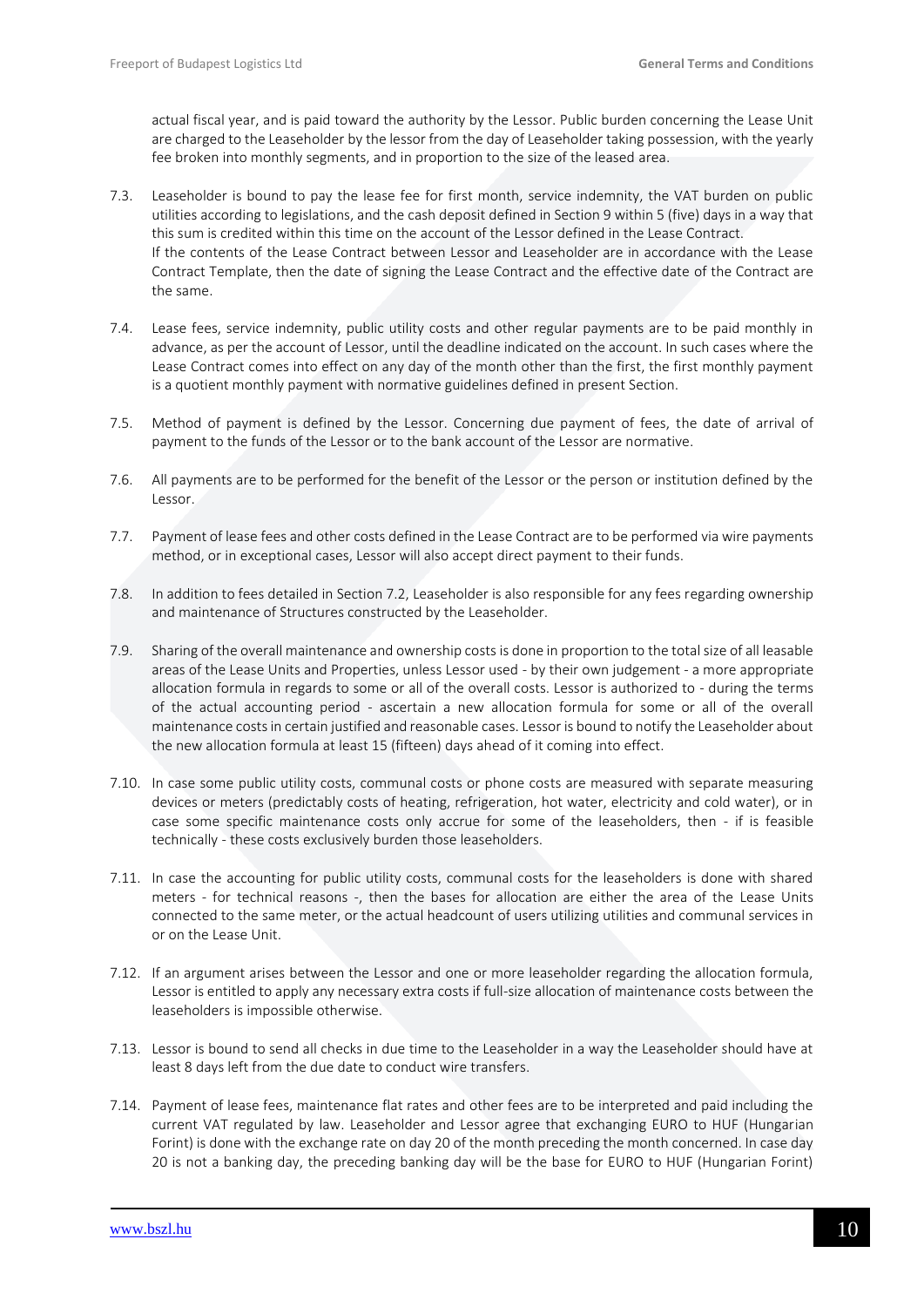exchange rate. Governing exchange rate is the exchange rate of the National Bank of Hungary. Indexing defined in Section (B) d.) applies to all fees.

- 7.15. Provisions regarding the lease fee are to be used for payment of maintenance and upkeep costs and miscellaneous costs.
- 7.16. In case of overdue payments in Forint from the day of the due date indicated on the account of the Lessor to the date of being credited, Lessor is authorized to set a default interest twice of the actual interest rate of the National Bank of Hungary.
- 7.17. In case of overdue payment in EURO from the day of the due date indicated on the account of the Lessor to the date of being credited, Lessor is authorized to set default interest based on 3 (three) months of EURIBOR + 5 percent.
- 7.18. In case of overdue payment of lease fees, Leaseholder is entitled to exercise the lien *pursuant to § 6: 337 of the Civil Code* in arrears to the overdue fees; these apply to the assets of the Leaseholder present on the area of the Lease Unit, these assets can be prevented from being taken away as long as lien exercise right of Lessor is outstanding.

If Leaseholder underleased the Lease Unit, in case of non-payment of the lease feej, lien in arrears extend to the assets present on the area of the Lease Unit, which are in the ownership of the sub-lessee. While exercising the right of lien, Lessor is authorized to prevent dispatch of those assets.

- 7.19. Leaseholder is not authorized to unilaterally reduce the sum of lease fees or/and *the flat rate of upkeep and other costs*, any possible claims have to be enforced via a demand for refund. However, Leaseholder can include any demands made against the Lessor into the Lease fee that are acknowledged in written form by the Lessor or are legally acknowledged by the court. Leaseholder cannot demand any deduction in other cases.
- 7.20. Leaseholder cannot make any demands regarding the Lease fee or any other demands of the Lessor which are based on present Contract, neither can Leaseholder make any disputed or legally not acknowledged demands.
- 7.21. Payments of Leaseholder which they do not have any regulations for are to be settled in the following order: primarily maintenance flat fees, burden sharing and default interest, secondarily reimbursement claims, tertiarily other demands of the Lessor that stem from present Contract (communal and public utility fees) and finally, on the lease fee. Only immediately before forfeiture deadline can do these settlements in a different order.
- 7.22. In case of overpaying lease fee or other costs, Lessor is not obliged to pay an interest.
- 7.23. Contracting Partners agree that if Leaseholder has more than 15 (fifteen) days of overdue with payment of public utility fees, Lessor is authorized to cut the Lessor off from public utilities without any prior notice.
- 7.24. If EURO (or any other payment method, regardless of what it is called, and legal and unified currency in the EU) replaces or runs parallel to HUF, the currency for payments or settlements has to be the new currency or its equivalent, with the exchange rate valid on the day it is enacted. The aforementioned currency exchange does not authorize any of he Contracting Partners to unilaterally modify or terminate the Lease Contract.

### <span id="page-10-0"></span>**8. POSSESSION, RETURN**

8.1. Following the sums defined in Section 7.3 (lease fee, maintenance flat rate, burden sharing and default interest) being credited on the account of the Lessor, or if the written consent of the MSZ is required for the lease contract to come into effect, then the Lessor is bound to give possession of the Lease Unit within 15 (fifteen) days from the date of approval, on mutually agreed upon handover-acceptance date. If the contents of the Lease Contract between Lessor and Leaseholder are in accordance with the Lease Contract Template, then the date of signing the Lease Contract and the effective date of the Contract are the same.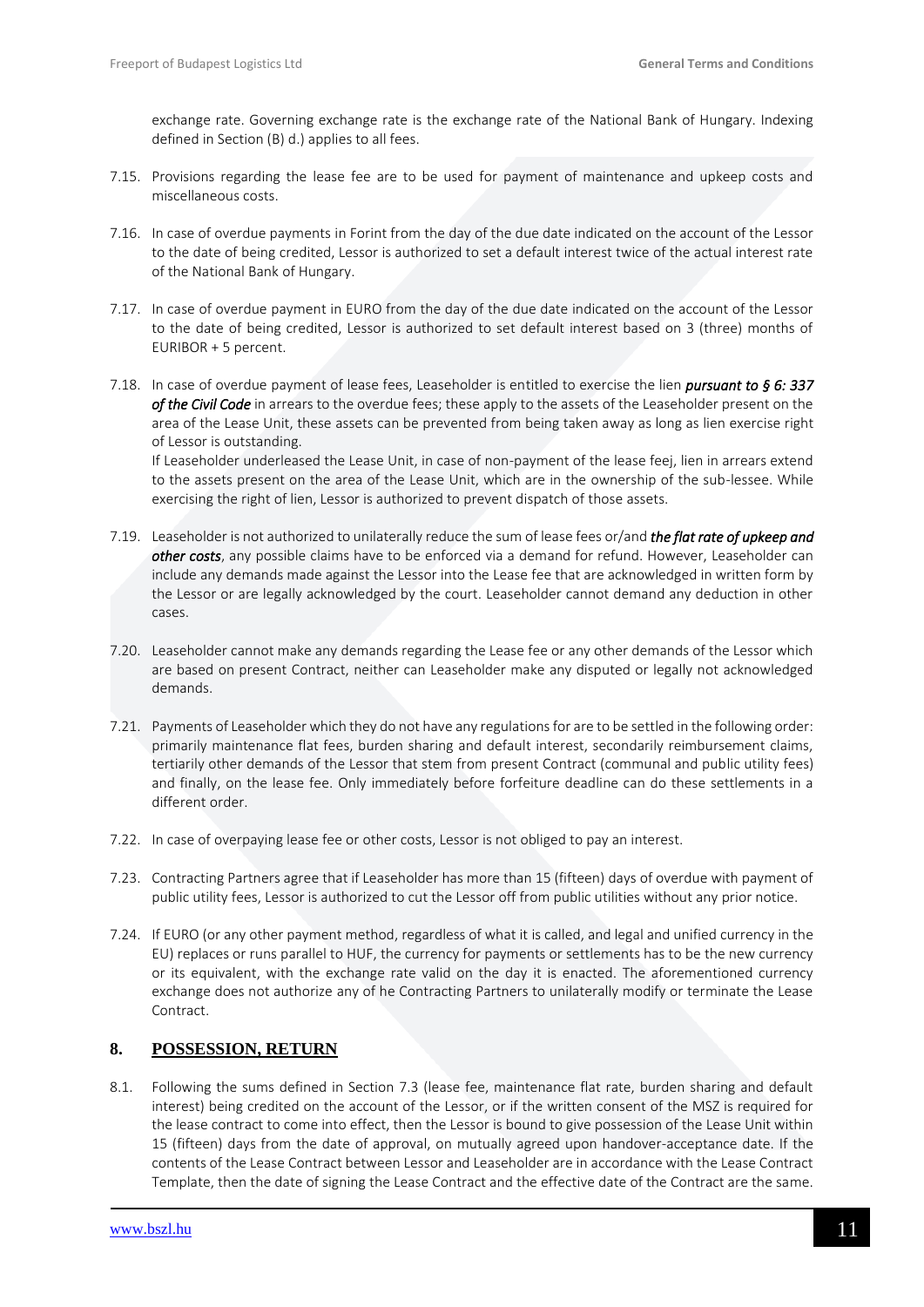- 8.1.1 During the transaction, Partners take a delivery-acceptance protocol in which they record status of meters and the status of the Lease Unit and Structures present on it.
- 8.1.2. If the requirements for leasing are present, and the Lessor delays in meeting their obligations or obstructs the possession by Leaseholder without a good reason, 1.000 HUF as in One thousand Hungarian Forint penalty is to be paid to the Leaseholder per every overdue day.
- 8.2 On the date of expiration determined in the Lease Contract, or no later than the Day of Termination, Leaseholder is obliged to give over the Lease Unit for usage to the Lessor or the third party or parties defined by the Lessor in the specified State of Return ("Return"). Return is done by abiding to a schedule defined in advance by the Lessor and Leaseholder. The schedule has to be defined in a way that the Return process completes no later than the expiration date. Lessor notifies Leaseholder about this schedule no later than 30 days prior to expiration. The time(s) designated in the schedule for the Return process have to fall between 8 AM and 5 PM during business days and no later than sunset. During the Return process, the representatives of partners partaking in the process take delivery-acceptance protocols about the Lease Unit on the location, they record the status of the Lease Unit and whether it abides to the Return Requirements, and if not, the types of shortcomings and any other notable circumstances. The deliveryacceptance protocols are validated by signatures of representatives of the Partners partaking in the Return process.
- 8.3 The Leaseholder acknowledges that the MSZ is authorized to issue a call for a tender before the Day of Termination regarding operation of the Port ("Tender"). The Leaseholder is bound to tolerate that the administrators of the Tender, the parties interested in the Tender and their agents are bound to visit and conduct technical checks on the Lease Unit and the Structures in the 6 (six) month time period preceding the Day of Termination.
- 8.4 Leaseholder is fully obligated to co-operate with the Lessor, the MSZ and any third parties designated by the MSZ so that until the Day of Termination and Return, the shift of possession to the Lessor, the MSZ or any designated third party or parties can be conducted according to present Contract and barring any problems, without disturbing users of the Port for any reason, and that the continuous and uninterrupted usage of the Port is ensured.
- 8.5 Leaseholder is bound to dispatch all physical assets of their own, at their own charge, before the expiration date or Day of Termination defined in the Lease Contract, so that until the day of expiration or Day of Termination, the Lease Unit can be relinquished to the Lessor free from all such assets, in an empty state.
- 8.6 Leaseholder agrees that in case the expiration of lease term is the same as Day of Termination, then they do everything in their power to ensure that all personalized permissions - related to the Lease Unit - are passed upon the MSZ on the Day of Termination. In case this is obstructed for any reason, Leaseholder and Lessor immediately notify the MSZ, and if the obstruction is not relieved during a reasonable timeframe, the permission that is in regards to the obstruction is deemed non-assignable. In case any permissions are non-assignable, the MSZ has to reacquire those in its name from the competent authority. The Leaseholder and Lessor co-operate with the MSZ to help in the successful issuing of such non-assignable permissions, and are obliged to issue all certifications and permissions that are required within reason for the earliest possible issuing of such permissions to the MSZ.
- 8.7 Leaseholder is not authorized to demand refunds from the Lessor, or in lieu of a separate agreement from the MSZ regarding any investments, expenditures or other costs, or refunds from any possible enrichments of the Lessor or the MSZ, nor payment of any other sums that are beyond the scope of those defined in present Contract or any other written agreements made between the Partners, and that Leaseholder irreversibly surrenders any such rights by signing the Lease Contract.
- 8.8 Unless agreements are made to state otherwise, Leaseholder is authorized to disassemble and dispatch any equipment built in by them, if the equipment does not belong to the MSZ as per Section 6.3 and if the equipment can be removed without causing damage to the Lease Unit. Leaseholder is only authorized to remove and dispatch equipment built in during renovation or alteration of the Lease Unit if the lack of them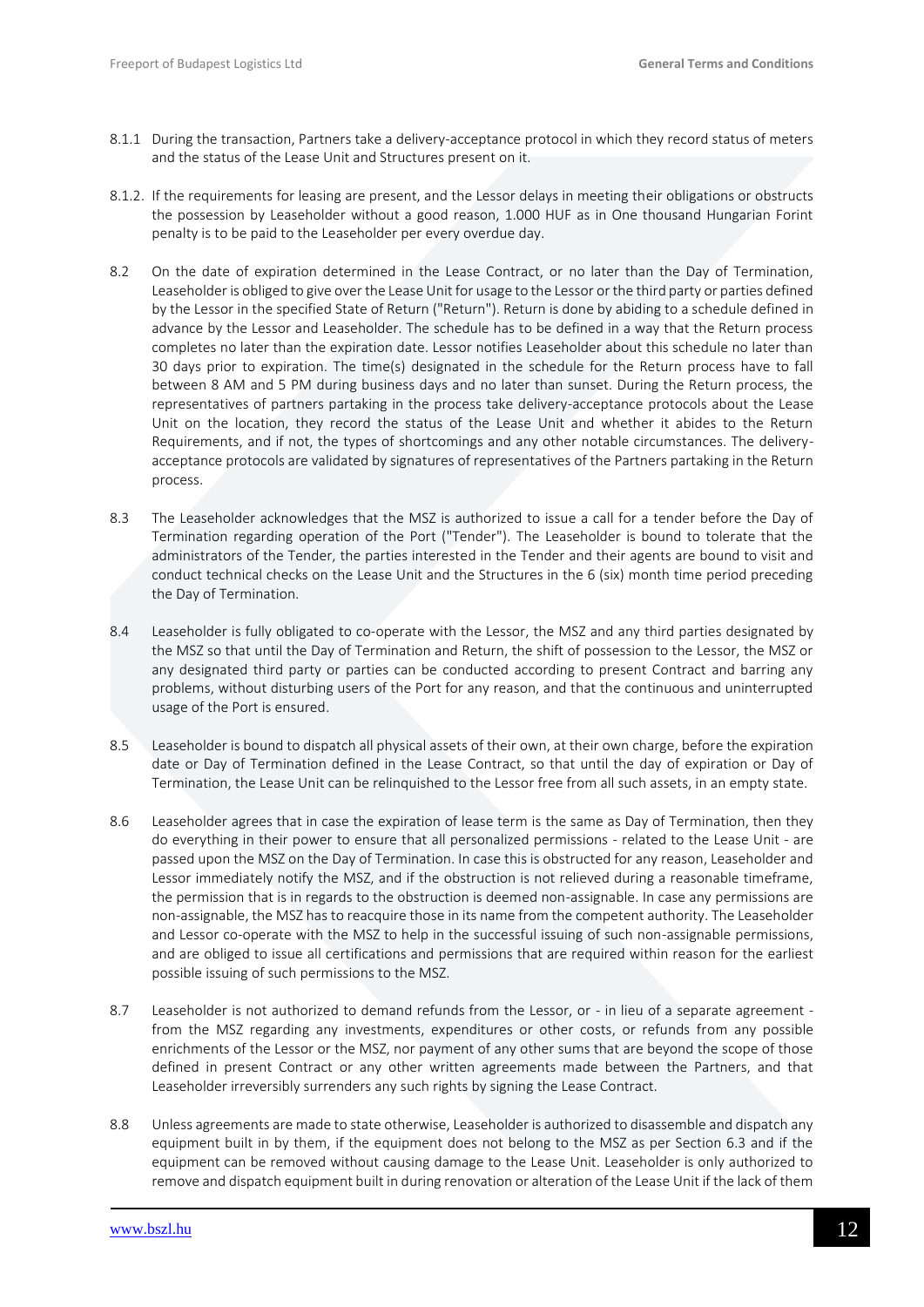does not hinder normal use. If the lack of them hinders normal use, the written consent of Lessor is required for the Leaseholder to dispatch those.

- 8.9 During Return, Lessor is authorized to demand that the Lease Unit is returned in the same state as when Leaseholder took possession of it, while keeping in mind the written terms Lessor made for any subsequent alterations. During Return of the Lease Unit, Lessor keeps the wear and tear that occurred during normal use in mind. If the Leaseholder does not fulfill their obligations related to these, then Lessor is authorized to have the necessary work done to the cost of the Leaseholder.
- 8.10 If the Leaseholder violates any obligations related to the return, repair, restoration etc of the lease unit, then Lessor is authorized to have all necessary measures made at the cost and on behalf of the Leaseholder, and Leaseholder is bound to reimburse all damages which are caused by contract violation to the MSZ or the Lessor.
- 8.11 In case Leaseholder does not oblige to the obligation of Return, then they are bound to pay three times the amount of the monthly fee for all months after the termination of the lease contract, and Lessor is authorized to cut off all services it provided previously to the Leaseholder for normal usage of Lease Unit in accordance to the Lease Contract
- 8.12 Lessor is not obliged to provide other premises or areas to the Leaseholder in case of tenancy suspension or termination.

### <span id="page-12-0"></span>**9. DEPOSIT**

- 9.1. To ensure the obligations of the Leaseholder that are ruled by the present contract, they are bound to provide a deposit equal to the sum defined in Lease Contract or in lieu of that, a sum equaling six months of rental, maintenance flat and public burden fees to the Lessor in the timeframe and method defined in Section 7.3 before acceptance of the Lease Unit. Lessor can deny delivery of Property before having received the deposit fee.
- 9.2. Lessor and Leaseholder agree that in case the deposit is defined in the Lease Contract in EURO and is paid by the Leaseholder in HUF, then the exchange rate of EURO to HUF (Hungarian Forint) is done on the rate valid on day 20 of the preceding month. In case day 20 is not a banking day, the preceding banking day will be the base for EURO to HUF (Hungarian Forint) exchange rate. Governing exchange rate is the exchange rate of the National Bank of Hungary. Indexing defined in Section (B) d.) applies to all fees.
- 9.3. Lessor does not pay any interest to the Leaseholder on this deposit.
- 9.4. Lessor is authorized to use the deposit without any authorization for purposed detailed in Section 7, or for preventing consequences of any payment leeways of Leaseholder or for averting any causes of defaults.
- 9.5. If Leaseholder fails to fulfill payments due until the date indicated on the account (or any document substituting the account) until the last due day, Lessor - while keeping details in Section 9.3 in mind - is authorized to settle - without any further statements or demands - any possible leeways of fees, public service fees, maintenance flat costs, public burden, penalty demands of Lessor, or any debts toward the Lessor detailed in present Contract - with special notice to the late payments for individual accounts, as specified in Sections TaC 7.16-7.17 - using parts of this deposit.
- 9.6. In case the deposit or any parts of it are used, Leaseholder is bound to complete the deposit to the sum defined in Section 9.1 within 15 (fifteen) days of use. Regarding the obligation in present section, Lessor is authorized to abrogate in writing within 15 (fifteen) days of deadline in the case the Leaseholder is more than 15 (fifteen) days late with their obligation. Abrogation is to take effect on the last day following the month of the missed deadline.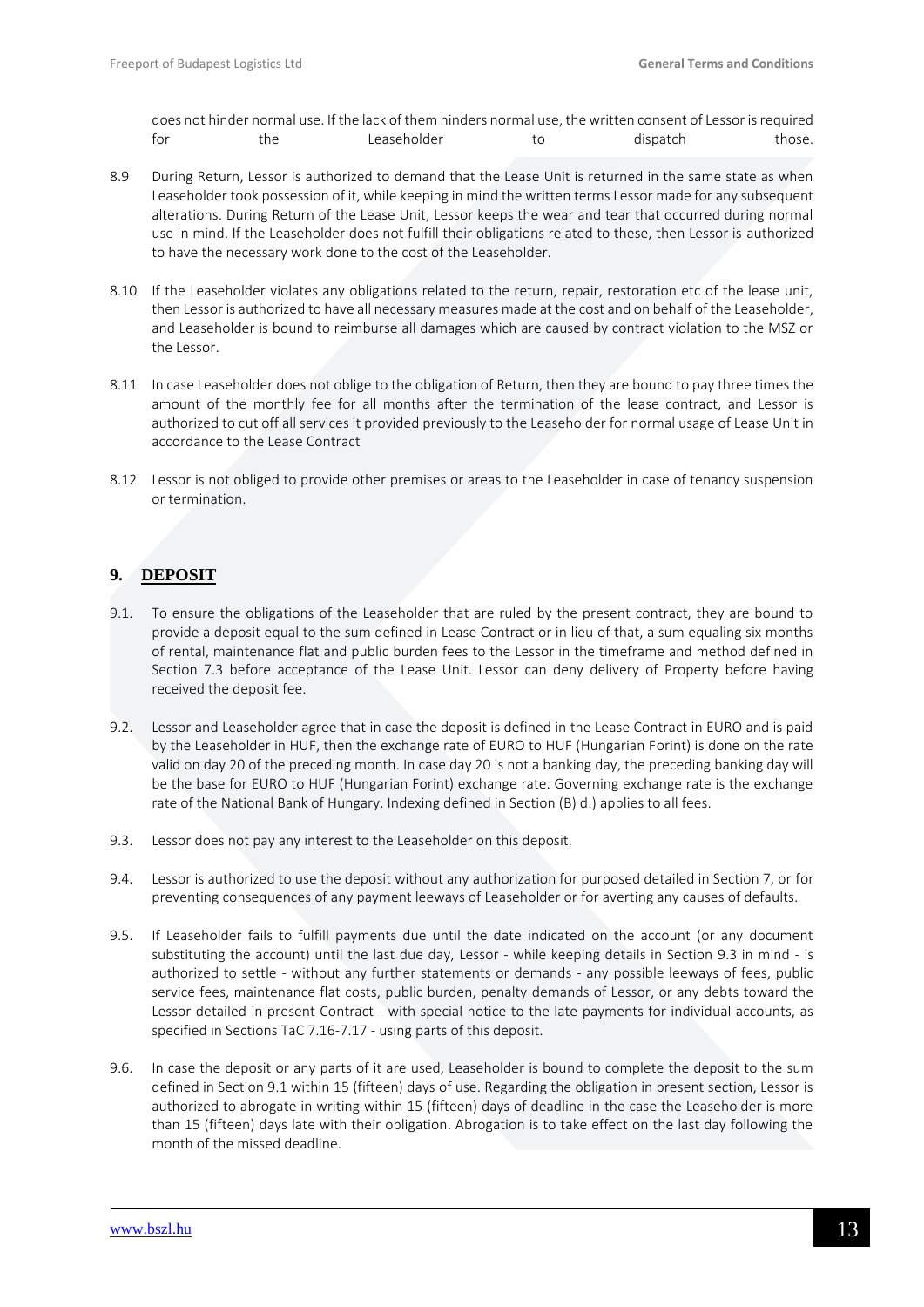- 9.7. If during the duration of the Lease Contract, a modification of at least 10% is applied to the lease fees, maintenance flat fee and public burden fees, then Leaseholder is obliged to complete the deposit to the sum defined and demanded by the Lessor. In case Leaseholder is bound in a leeway regarding obligations of deposit payment, the legal consequences governing are defined in Section 9.*6*.
- 9.8. In case Leaseholder provides the deposit in the form of a bank guarantee, and the breaking it is done for the reason of default from the Leaseholder, then costs of breaking the bank guarantee are charged to the Leaseholder. Lessor is authorized to pay out these fees from the deposit - without any prior authorization from the Leaseholder.
- 9.9. In case lease relationship is terminated, Lessor is authorized to settle their demands based on present Contract by accounting these demands toward the sum of the deposit. Return of sum remaining from the deposit is to be done within 3 (three) months of returning the Lease Unit in a status fit for normal use. In case the Leaseholder used HUF to pay the deposit that was defined in the Lease Contract in EUROs, then the return of deposit to the Leaseholder is also done in HUF, with the EURO/HUF exchange rate used at the time the deposit has been paid.

### <span id="page-13-0"></span>**10. WARRANTY**

- 10.1. After taking possession of the Lease Unit, Leaseholder is responsible for damage risk for the full duration of the Lease Contract and until the Lease Unit is returned to the Lessor; this damage risk extends especially to damages stemming from unavoidable outside causes for which the third entity is responsible - especially for damages stemming from inappropriate usage, ineligible maintenance and omission for right of warranties, if any of these cause damages in the Property or the destruction of the Property.
- 10.2. In addition to the details in Section 10.1, Leaseholder is obliged to reimburse for damages caused by the Leaseholder to third entities during the use of the Lease Unit, or for damages caused by third entities stemming from behavior accountable to the Leaseholder - to others or the owner of the Lease Unit. In cases not covered by present Section, the damages are to be reimbursed as per the general rulings provided by the Civil Code.
- 10.3. In the case a damage claim is made against the MSZ or the Lessor in regards to the Lease Unit due to the behavior of the Leaseholder - including actions and omissions of the Leaseholder - then Leaseholder is obliged to fulfill their commitment against the enforcer of the claims instead of the MSZ or the Lessor. In casr any claims for damages or any other demands are settled by the MSZ or Lessor, the subsequent settlement of these is the obligation of Leaseholder, with a due deadline of 8 days from the notice issued by the Lessor or the MSZ.
- 10.4. Partners record that the Lessor effects a general insurance (water damages, fire damages, storm damages, building insurance), which is maintained for the duration of the Lease Contract. Lessor is only bound to enact reconstructions or damage preventions in the scale provided by the insurance terms and covered by the damage fees that came in.
- 10.5. Leaseholder is bound to do a full general and liability insurance (water damage, fire damage, insurances for premises, structures and liability etc.) for liabilities concerning any possible damage done to the Lessor or MSZ by assets taken into the Lease Unit, for which damages the Leaseholder is obliged to provide compensation. Leaseholder is bound to fully uphold and manage insurances until the termination of Lease Contract or - depending on which happens later - until the date the Lease Unit is returned into possession of the Lessor. With the exception of the destruction of the Lease Unit, all insurance claims are the responsibility of Leaseholder.
- 10.6. Insurances have to be concluded in proportion to the equipment present in the Lease Unit.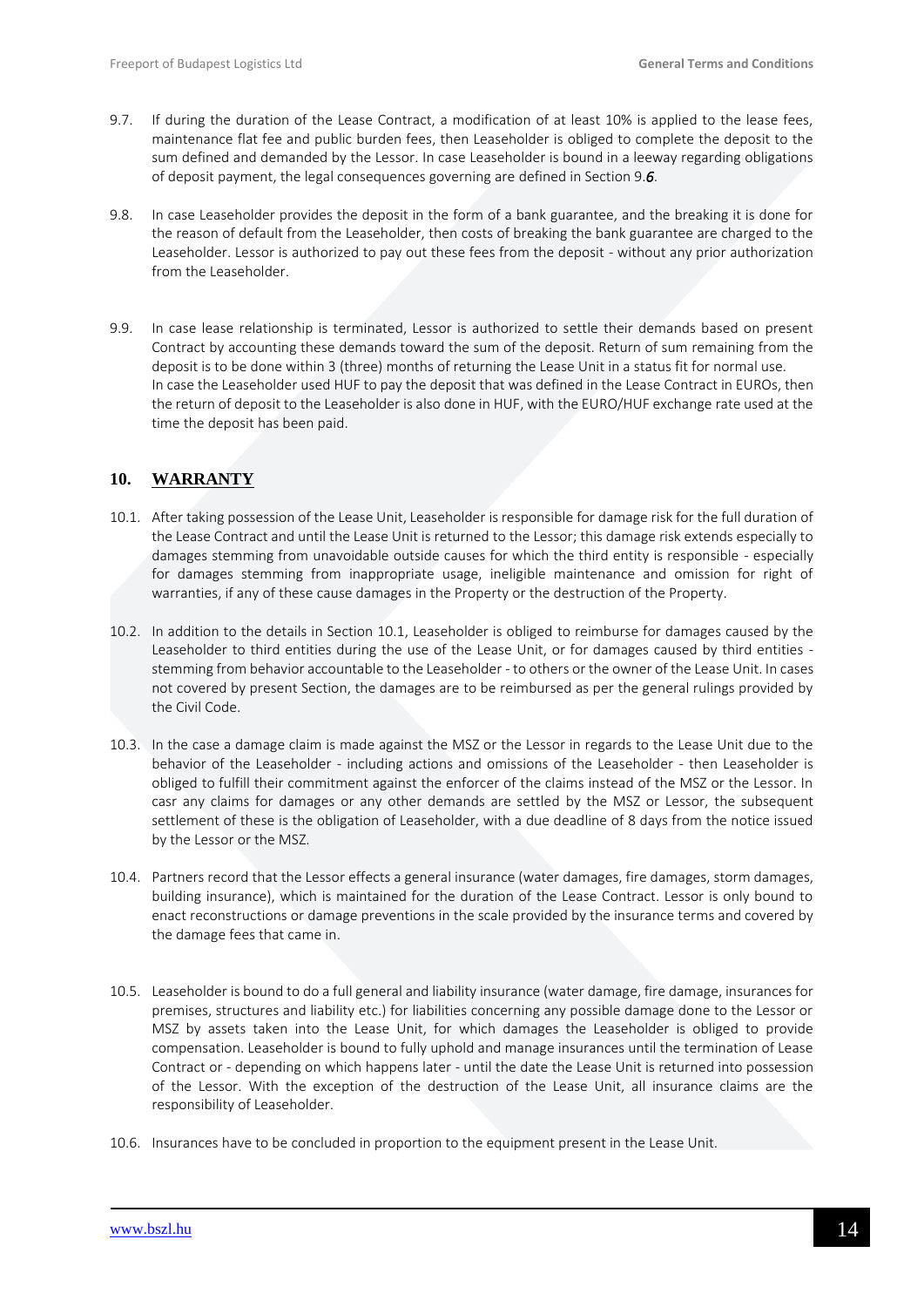- 10.7. Leaseholder is bound to regularly pay the insurance fees as per Section 10.5 regardless of any circumstances until the termination of Lease Contract or - depending on which happens later - until the date the Lease Unit is returned into possession of the Lessor.
- 10.8. Leaseholder is bound to immediately notify Lessor about all changes relatd to insurance risk changes with special attention to increase of danger - in order to help with taking the necessary security measures.
- 10.9. Constant upholding of the validity requirements demanded by the Insurance Company both for insurances as mentioned in Sections 10.4 and 10.5 - are the responsibility of the Leaseholder, and the costs of all damages stemming from omission of these are the sole responsibility of the Leaseholder. Costs stemming from performing the requirements, and costs related to any possible changes of the insurance requirements are charged to the Leaseholder.
- 10.10. Leaseholder is bound to make all proceedings specified by the insurance company at their costs, this especially includes the fitting of alarm systems and other security equipment. Leaseholder acknowledges that they are responsible for any consequences in case of any leeway of signing or late signing of the insurance contract related to him.
- 10.11. In case of damages, Leaseholder is obliged to notify the Lessor and the insurance agent in writing within no later than 24 hours, is obliged to do damage control as soon as possible and to do all measures regarding the claims process.
- 10.12. If the Leaseholder violates any obligations *under this Contract* or the insurance contract, they are responsible for resultant harm.

### <span id="page-14-0"></span>**11. TERMINATION OF CONTRACT**

- 11.1. The Lease Contract is made for a fixed or undetermined period as stated in the Lease Contract. Partners record that with the Day of Termination, any Lease Contracts of an undetermined length are also terminated without any further notices or legal consequences, Leaseholder is not authorized under any titles or methods for further use, since lease right of Lessor is terminated alongside the Day of Termination.
- 11.2. Lease Contract with a fixed term is not to be terminated from any of the Partners via a regular resignation.
- 11.3. The Leaseholder is entitled to desist from the Lease Contract before it comes into effect without any reasons, or without any obligations of setting additional times or obligations to make reimbursement, if the Lessor fails to issue the Lease Contract to the MSZ within 5 (five) business days from the date of signing, and Lessor fails to verify the deed of issuing at the request of the Leaseholder. This provision cannot be enforced if the Lease Contract is made in accordance to the Lease Contract Template.
- 11.4. Following the signing of the Lease fee, or in case the approval of MSZ is needed for the Lease Contract to come into effect, following the coming into effect and preceding the delivery of the Lease Unit, the Lessor is entitled desist from the Lease Contract without any reasons, or without any obligations of setting additional times or obligations to make reimbursement, in cases if the Leaseholder fails to deliver complete payments of the lease fee, maintenance flat fee, public burden fees and/or deposit as defined in Sections 5.1, 7.3 and 9.1.
- 11.5. If the MSZ does not approve of the Lease Contract, the Partners regard the Lease Contract as terminated without any further legal consequences or legal statements. Lessor is obliged to reimburse Leaseholder for all paid lease fees, maintenance flat fees, public burden fees and deposits from within 5 business days of the statement done by the MSZ.
- 11.6. In case Leaseholder defaults with at least one month of lease fee, maintenance flat fee or public utility fees then Lessor is obliged to demand delivery from the Leaseholder, with a warning about the consequences. In case Leaseholder fails to fulfill demands within 8 (eight) days from receiving those, Lessor is entitled to desist in writing. Such behavior of Leaseholder is considered to be a serious violation of contract.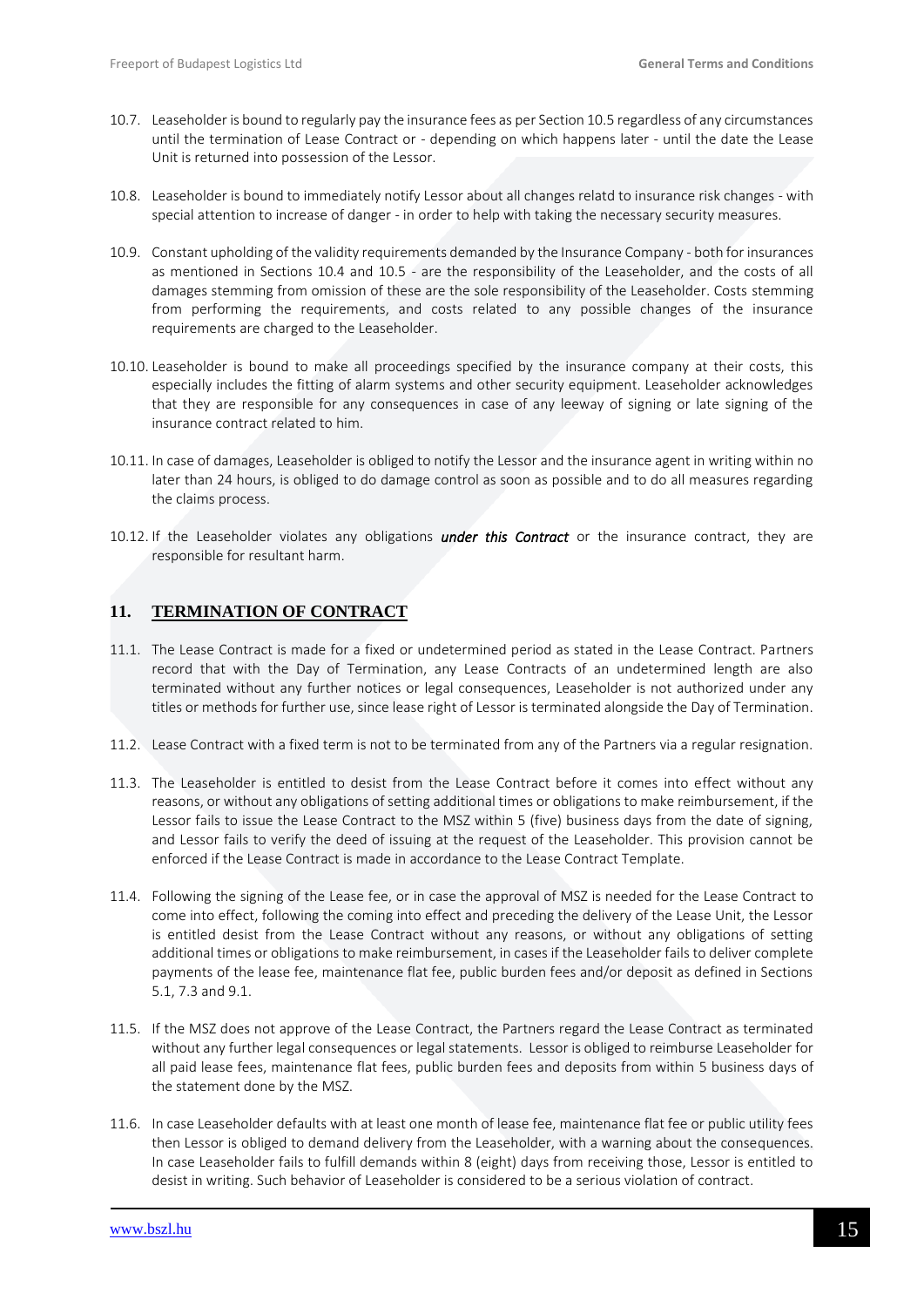- 11.7. If Leaseholder fails to stop their seriously violating activities or evides to a behavior preventing conventional fulfillment and fails to stop within 15 (fifteen) days from the notice issued by the Lessor, Lessor is authorized to a written termination regarding the Lease Contract. Abrogation is to take effect on the last day following the month of the missed deadline. Such behaviors are the following, especially:
- 11.7.1 if the Leaseholder defaults at least 15 (fifteen) days from the indicated deadlines with any premiums detailed in their insurance contract or
- 11.7.2. the improper use, independent from whether it was conducted by the Leaseholder or any person they let onto the premises of the Lease Unit, or
- 11.7.3. incapacitation of checkups regarding the Lease Unit or abortation of checkups due to the fault of the Leaseholder, or
- 11.7.4. in case Leaseholder fails to fulfill their requirements regarding maintenance or conservation of the state of Lease Unit, or
- 11.7.5. the Leaseholder violates any compensation obligations regardingLease Contract, or
- 11.7.6. regarding the Lease Unit, underleasing, delivering, charging or evaluating assets for a third person in cases where the Lessor or the MSZ did not issue previous written approval, or
- 11.7.7. if Leaseholder or any affiliated under their influence defaults with their payments stemming from contract made with the Lessor (especially the Lease Contract) or fails to oblige to their other obligations in due time, or abrogates or terminates these contracts ahead of due time (for example, via a liquidation process), or
- 11.7.8. an obligation or promise made by the Leaseholder in regards to present Contract is proven to be impractical or irrelevant, or
- 11.7.9. any contractual or other statements of the Leaseholder, monetary or other statements made in regards to the Lease Contractturn out to be void, a false allegation or misleading, or
- 11.7.10. in case liquidation process is initiated against the Leaseholder, bankruptcy proceedins are denied for the lack of funds to cover its costs, or their funds are placed under compulsory execution during which some assets of the Leaseholder are sold
- 11.7.11. the Leaseholder fails to oblige to important obligations detailed in the contract within 8 days after being warned by the Lessor
- 11.7.12. substantial changes happen in the economic or legal status of the Leaseholder, or in their hierarchy or the third party providing the deposit, or
- 11.7.13. in case Leaseholder alters the Lease Unit without consent from the Lessor or MSZ, does demolishing and construction work on/in the Lease Unit without consent from the Lessor and MSZ, or
- 11.7.14. in case Leaseholder or their underleaser registers the Lease Unit without the approval of the Lessor as a headquarters, a premise, or a branch at the authorized Court of Company Registration.
- 11.7.15. other cases defined in present Contract.
- 11.8. In case any legally binding bankruptcy processes, final settlements, liquidations or any other proceedings are made that do not result in legal successors, or a proceesing is made in regards to the insolvency of the Leaseholder, then the Lease Contract is automatically terminated on the day of legally binding decision, and Partners are bound to settle with each other.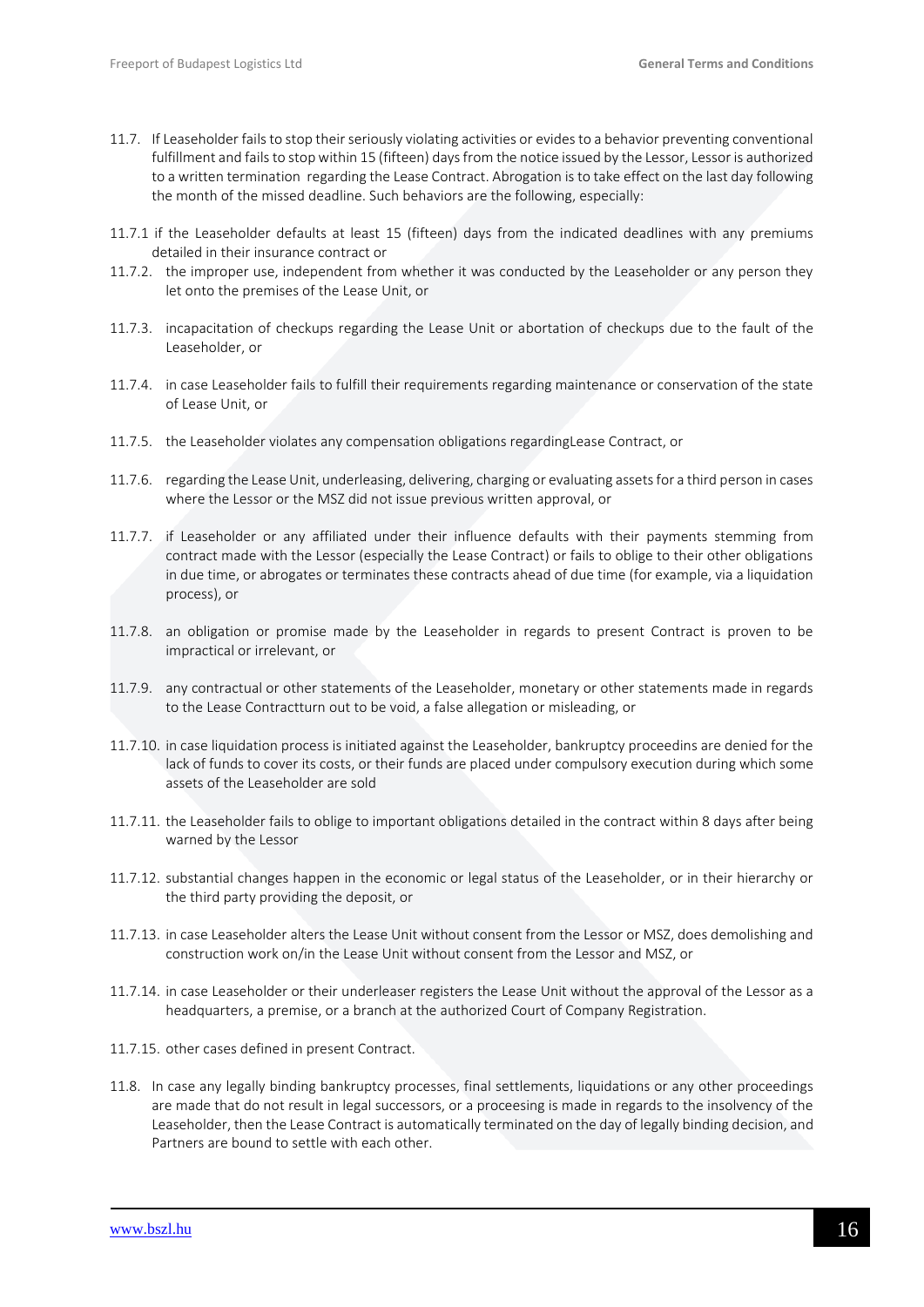- 11.9. If the fixed term lease relationship expires prematurely, before the date determined in the Lease Contract, for any reason that is chargeable to the Leaseholder and is in interest to the Leaseholder, then Leaseholder carries all responsibilities for any damages caused toward the Lessor by this termination.
- 11.10. In case the fixed term lease is terminated ahead of time with a reason of interest stemming from the Leaseholder, then Leaseholder has an obligation toward the Lessor for any damages caused by this, for example but not exclusively, shortfall of lease fee or maintenance costs or other costs, the costs of repeated leasing, costs of brokerage, or reduced lease fees etc.
- 11.11. If the Leaseholder continues using the Lease Unit after expiration of the fixed term of lease, it is considered an illegal use and does not lengthen the lease term for any undefined period. In such cases, Lessor can demand the immediate evacuation of the Premises from the Leaseholder. Moreover, for the duration of tort usage, Leaseholder is bound to pay to the Lessor three times the amount of monthly lease fee that was valid on the day of termination of the lease, as a fee for land use. This does not affect further compensation demands of the Lessor, these can be enforced by the Lessor at any time.
- 11.12. The Lease Contract is terminated without any further legal implications if the Lease Unit is abolished.

The Lease Contract is terminated without any further legal implications if any provisions of a competent authority or self-government make the further use of Lease Unit impossible.

- 11.13. Under no circumstances can the Leaseholder make demands for providing replacement premises.
- 11.14. Termination of Lease Contract in any case other than payment of lease fees does not mean that any obligations of payment toward the Lessor or the MSZ, and any other obligations detailed in Sections 8.6., 5.7.1., 5.7.5. and 5.7.6. are null and void.

### <span id="page-16-0"></span>**12. STATEMENTS AND GUARAANTEES OF LEASEHOLDER AND LESSOR**

- 12.1. Lessor and Leaseholder state and guarantee that they are legally formed and existing companies, incorporated under the laws of the Republic of Hungary, and they have all legality and letters to sign present Contract and to oblige all commitments that stem from it. No bankruptcies, liquidations or other proceedings were initiated against them that could cause or be the reason for cessation of business without having a legal successor.
- 12.2. Lessor and Leaseholder state and guarantee that from their part, signing and upholding present Contract does not violate or conflict with their deeds of foundations, any other signed contracts, or any relevant legislations and does not violate any other of their obligations. Moreover, Leaseholder and Lessor guarantee that they continue to uphold their obligations defined in present section in the case modifications are made to the aforementioned documents.
- 12.3. Lessor and Leaseholder state and guarantee that neither they, or their affiliates are under any criminal actions, or that neither they have any possible demands or claims against them which endanger their ability to uphold obligations set in present Contract.
- 12.4. Leaseholder states and guarantees that they are able to fulfill all payment obligations in due time, and upholds fulfilling them in due time at all times. Moreover, Leaseholder states and guarantees that at the time of signing the Lease Contract, there are no bankruptcy, liquidation, execution or other insolvency proceeding against the Leaseholder or any of their affiliates. If any bankruptcy, liquidation, execution or other insolvency proceeding are initiated against the Leaseholder or any of their affiliates, they immediately notify the Lessor. Leaseholder also states that neither they nor their affiliates have any overdue debts.
- 12.5. Lessor states and guarantees that they are able to ensure the usage of Lease Unit to the Leaseholder after the Lease Contract coming into effect and the fulfillment of lease fees, maintenance flat rates, public burden fees, deposits and other payment obligations based on present Contract.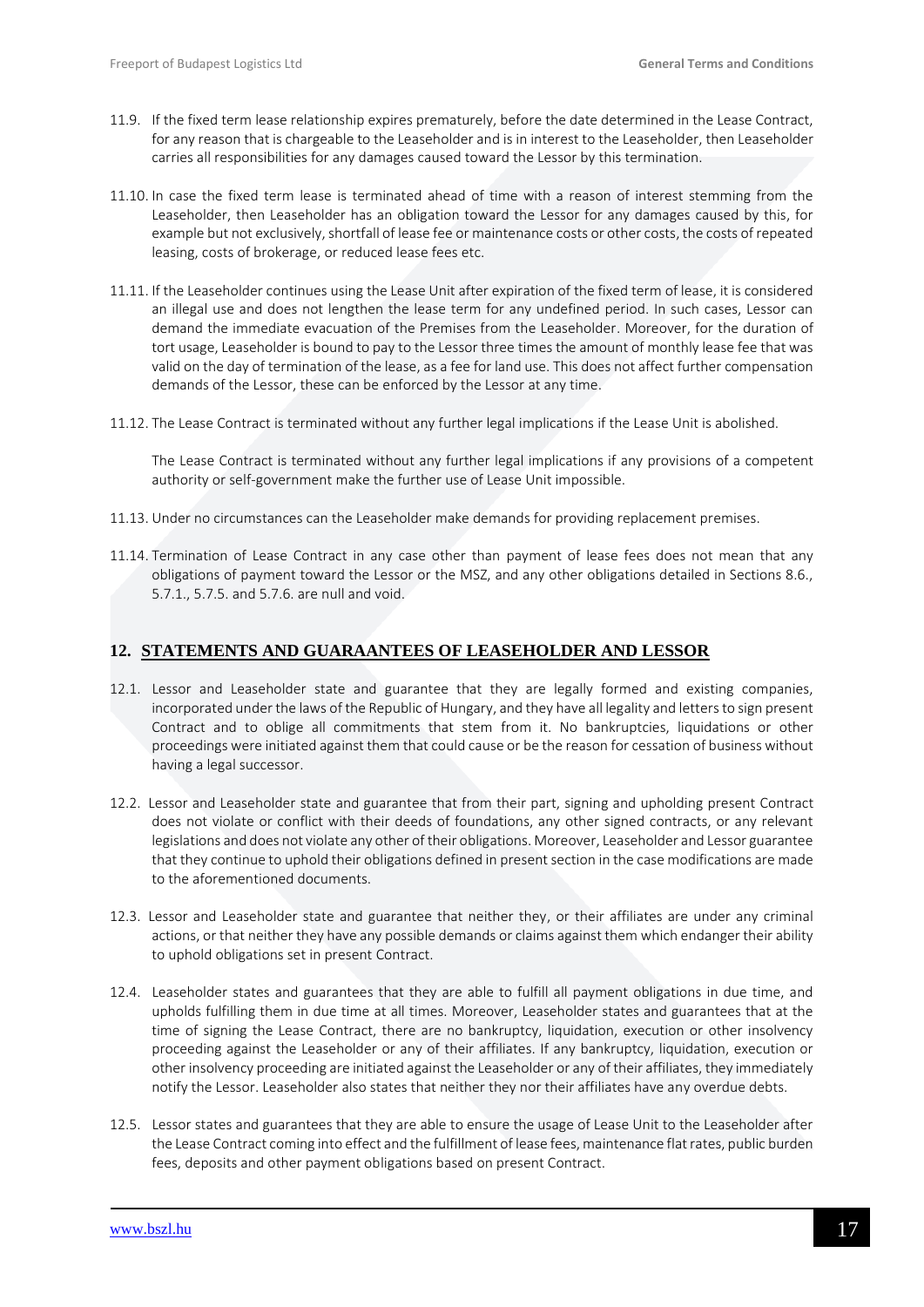- 12.6. Leaseholder states and guarantees that the status of the Lease Unit abides at all times from the day of possession to the Day of Termination to all requirements stated in present Contract, the legal legislations of Post Management, provisions stated by authorities, and other regular international requirements, and that the status of Lease Unit abides to Return Requirements on the Day of Termination.
- 12.7. Lessor and Leaseholder guarantee that all statements and warranties made in present Section 11 are true and correct from the signing of Lease Contract to the termination of Lease Contract, and that they stay in effect even after the termination of Lease Contract.

### <span id="page-17-0"></span>**13. MISCELLANEOUS PROVISIONS**

- 13.1. In case any provisions of the present Contract are null or void, or is deemed null or void at a later date, that does not apply to other provisions in the contract. Partners bind themselves that they record in writing a new provision which stands economically the closest possible to the provision that has been deemed null and void.
- 13.2. Lessor is authorized to unilaterally modify the Lease Contractand the TaC. These modifications are to be sent via mail to the Leaseholder and made available in places open to client traffic - 30 days before they come into effect - by the Lessor. In case the Leaseholder does not agree to and accept to be bound by the modified provisions, the Leaseholder is entitled to send in a written termination until the day before the new modifications come into effect; the contract is then terminated with the termination date defined in the Lease Contract. If Leaseholder does not execute their right to terminate within this deadline, then the modification is to be regarded as accepted by the Leaseholder.
- 13.3. If any Partner fails to exercise their rights defined in the present Contract or fails to exercise the rights in due time, this leeway or failure does not count as modification or renouncement of the rights. Incomplete or partly exercise of such right does not disquality other methods of exercise of the specific or other rights.
- 13.4. All authorizations, requests, notices and other declarations coming up during the contract time between the Partners are to be provided in written form, and it can only be deemed delivered if it is delivered in person, via telefax, prepaid postage, an official delivery service, or via e-mail to the above addresses with proper form of address.
- 13.4.2. Notifications can be deemed delivered at the following times:
	- a. in person or via official delivery service day of certified handover (hour included);
	- b. prepaid postage delivery date indicated on the recorded delivery;
	- c. in case of prepaid postage, it is also to be considered delivered if the recorded delivery returns from the address (in case of address change, from the registered new address) with "not accepted", "has moved", "recipient unknown" or "not received" within 5 days of sending;
	- d. delivery via telefax time indicated on the fax confirmation.
	- e. In case of e-mail, if the sent message is saved on the computer of the sender and the e-mail server of the sender sent the message.
- 13.5. To settle on any arguments concerning or related to the present contract or its violation, termination, validity or interpretation, Partners are subject to the exclusive authority of the Arbitration Court attached to the Hungarian Chamber of Commerce and Industry and the proceeding rules of the Arbitration Court. Elected arbitrators amount to three. The Hungarian language must be used during the proceeding. The Hungarian Law is the governing law for the present Contract.
- 13.5.1 If any questions that are not answered or related to in the present Contract arise during the term of the Contract, Partners are bound to agree on practices in accordance to principles set in the present Contract, and keep the same principles in mind in case of dispute, and also agree that Arbitration proceeds the same way.